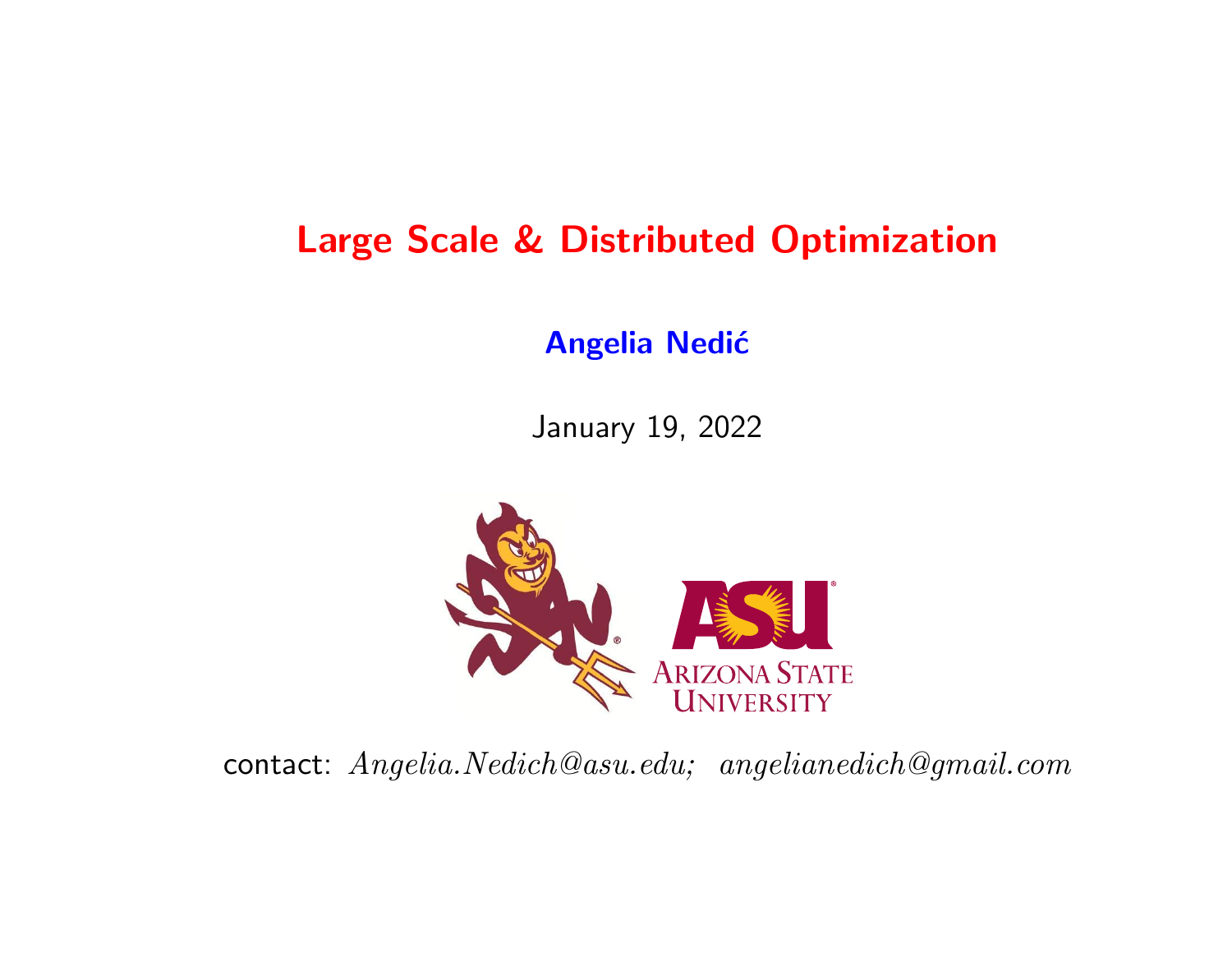# Lecture 3: Fast Distributed Algorithms



In memory of Wilbur Wei Shi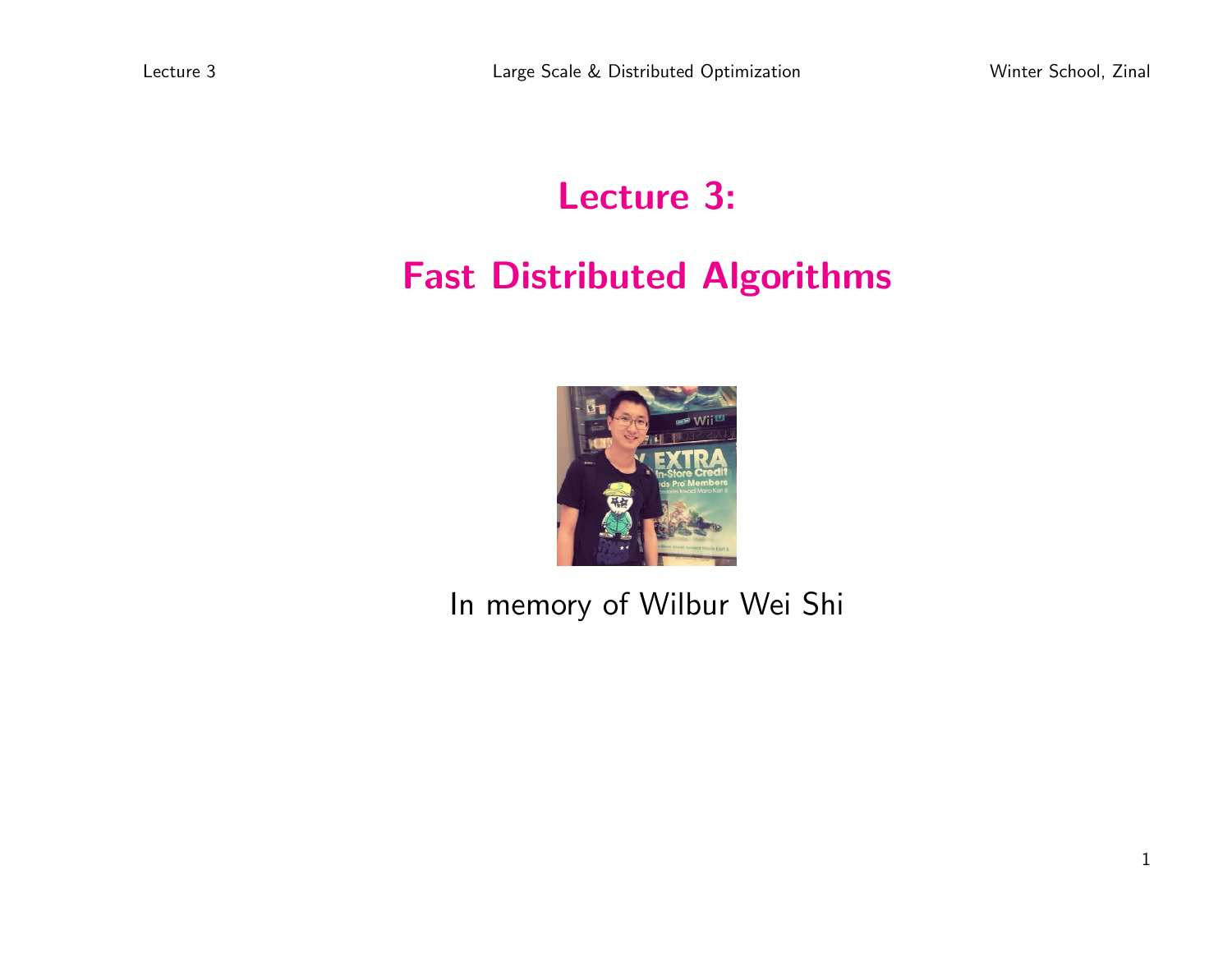#### Recall Consensus-Based Method

- $\blacktriangleright$  The agents communicate over undirected connected graphs, and  $N_{it}$  is the set of neighbors of agent  $i$
- At time t, every agent i sends  $x_i(t)$  to its neighbors  $j \in N_i$ , and receives  $x_j(t)$  from them; then, every agent updates (AN and A. Ozdaglar 2009)

$$
x_i(t+1) = \underbrace{\sum_{j=1}^{m} W_{ij}(t)x_j(t)}_{\text{consensus}}
$$
 where  $\alpha_t > 0$  is a stepsize

**In Assuming that the problem has a solution and some other conditions, with stepsize** 

$$
\sum_{t=0}^{\infty} \alpha_t = \infty, \qquad \sum_{t=0}^{\infty} \alpha_t^2 < \infty,\tag{1}
$$

each agent decision  $x_i(t)$  converges to a common optimal solution  $x^\ast$  of the system problem,

$$
\lim_{t \to \infty} x_i(t) = x^* \qquad \text{for all } i,
$$

where  $x^*$  is a minimizer of  $\sum_{j=1}^m f_j(x)$  over  $x \in \mathbb{R}^n$ .

- **In Convergence rate at best is in the order of log t/t (for strongly convex objective** function). The rate is due to the use of the stepsize satisfying (1)
- $\blacktriangleright$  The matrices  $W(t)$  are doubly stochastic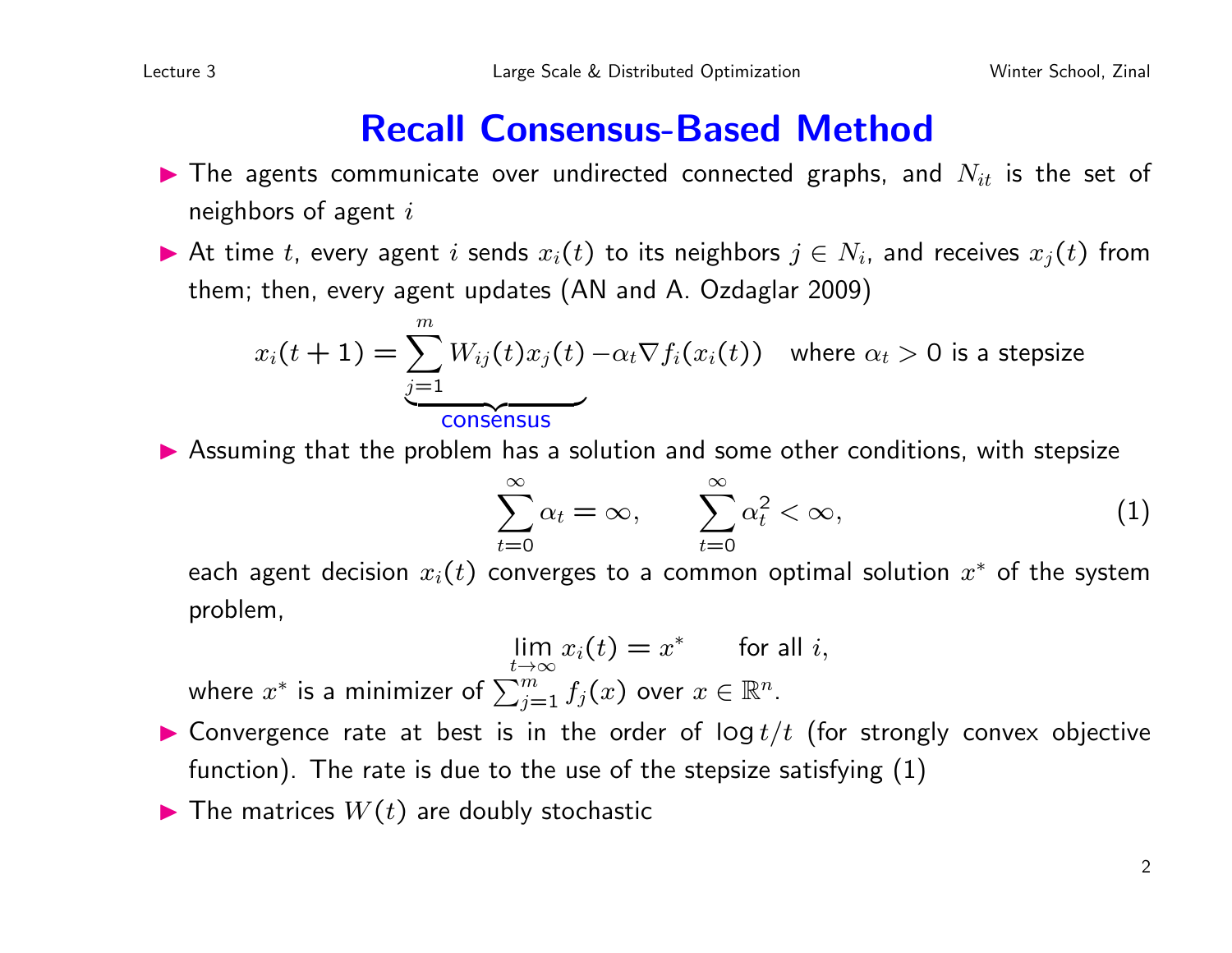#### **Yet Another Issue**

- Intertural The consensus-type algorithms discussed thus far will not produce convergent iterates when a fixed stepsize is used
- ▶ Brought to our attention in the work of Wilbur (Wei) Shi, Ling, Wu, and Yin (EXTRA) 2014, 2015
- **If** Suppose the graph is static and the stepsize is fixed to  $\alpha > 0$
- ▶ Suppose that the agent sequences  $\{x_i(t)\}$  are all converging to some point  $x^*$

$$
x_i(t+1) = \sum_{j=1}^m w_{ij} x_j(t) - \alpha \nabla f_i(x_i(t))
$$
  

$$
x^* = x^* - \alpha \nabla f_i(x^*) \implies \nabla f_i(x^*) = 0 \quad \text{for all } i \in [m]
$$

▶ This can happen if all  $f_i$  have a common minimizer  $x^*!$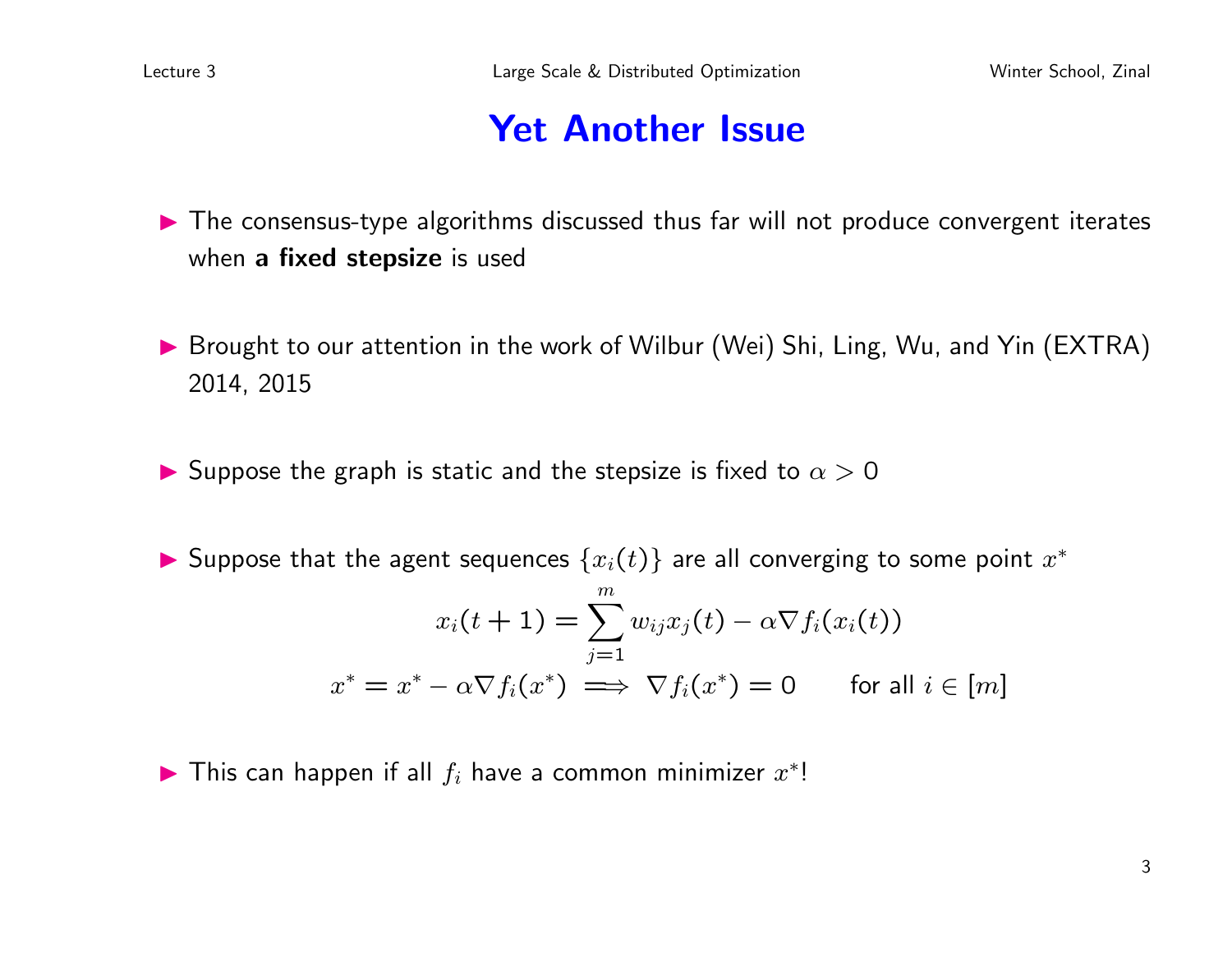- $\blacktriangleright$  Implications:
	- In general, the method with a fixed stepsize will not produce convergent iterates
	- Agreement among the agents will be reached in a long run
	- The agents' iterates will be trapped in some region where they will keep "bouncing" within
	- The method cannot be accelerated
- ► Fact: When  $f : \mathbb{R}^n \to \mathbb{R}$  is strongly convex and has Lipschitz continuous gradients, i.e., for some  $\mu > 0$  and  $L > 0$ , we have

 $\| \mu \| x - y \|^2 \leq \langle \nabla f(x) - \nabla f(y), x - y \rangle \quad \text{for all } x, y \in \mathbb{R}^n \text{ (}f \text{ strongly convex)} \text{.}$  $\|\nabla f_i(x)-\nabla f_i(y)\| \leq L\|x-y\|$  for all  $x, y \in \mathbb{R}^n$  and all  $i \in [m]$  (f with Lip-grads) the gradient method can find the minimum of  $f$  with a geometric rate, when stepsize  $\alpha$  is suitably chosen

- $\blacktriangleright$  Implication for the (simple) consensus-based method
- As it cannot used a fixed stepsize, it cannot achieve a geometric rate!
- $\blacktriangleright$  The quest for fast distributed methods has started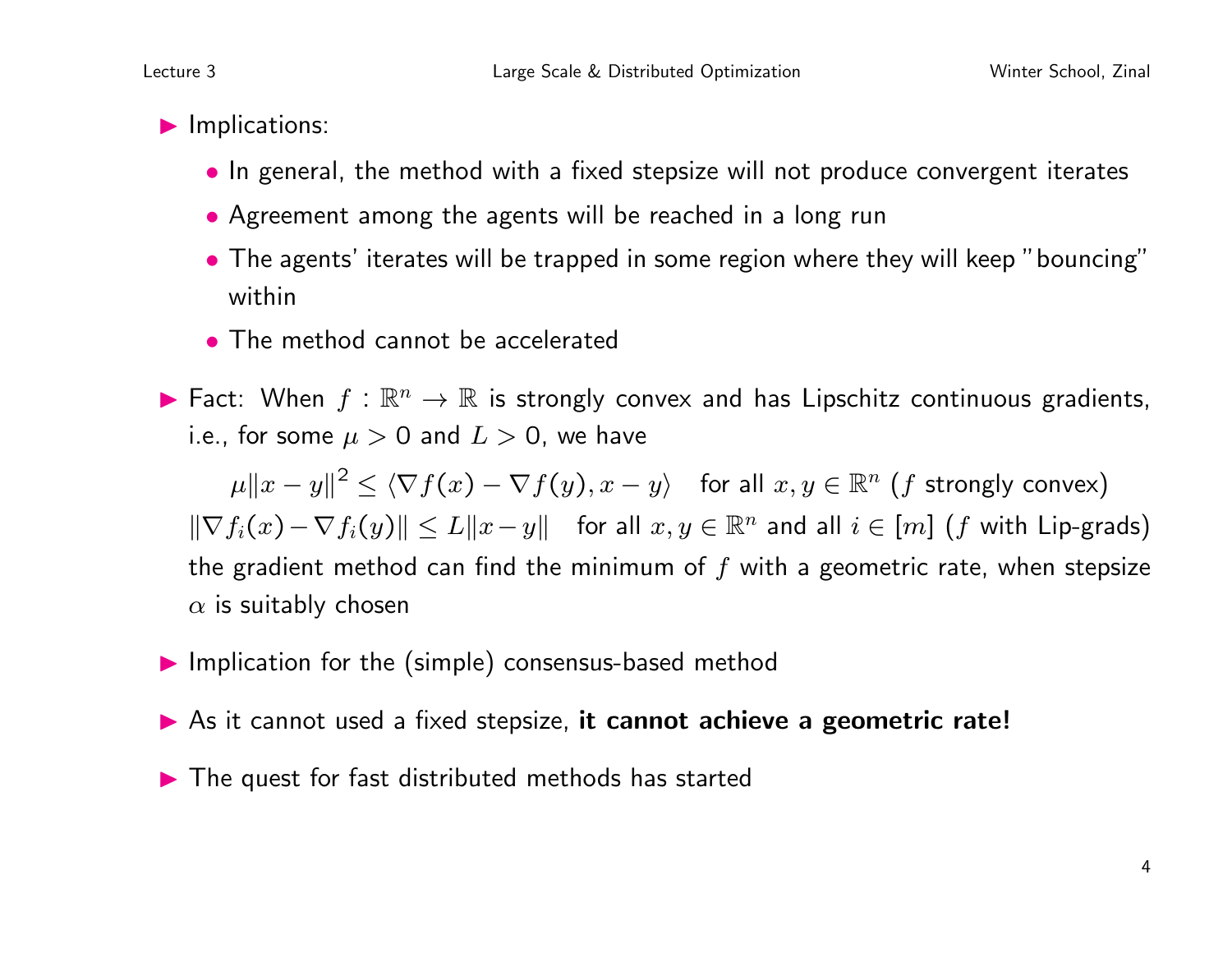#### Achieving Geometric Rate: Gradient Tracking In Lets get back to undirected graph  $\mathbb{G} = ([m], \mathcal{E})$

In weighted-average consensus-based distributed method, the agents were selfish (applies to the push-sum-based method as well)

$$
x_i(t+1) = \underbrace{\sum_{j=1}^{m} w_{ij} x_j(t) - \alpha \underbrace{\nabla f_i(x_i(t))}_{\text{selfish}}
$$

where we use a fixed stepsize

- $\blacktriangleright$  In the models with gradient tracking, the agents are "aware" that there is a system objective and they collaborate on both the decisions and the directions
- **Basic Idea**: In DeGroot consensus model, with  $W$  doubly stochastic agent i iterate  $x_i(t+1) = \sum_{j=1}^m w_{ij} x_j(t)$  tracks the average of the agents' iterates  $x_j(t)$ ,  $j \in [m]$
- $\blacktriangleright$  The iterate  $\sum_{j=1}^m w_{ij}x_j(t)$  is sufficient to properly track the averages  $(1/m)\sum_{j=1}^m x_j(t)$ since the agent use no additional information (no other inputs in the system)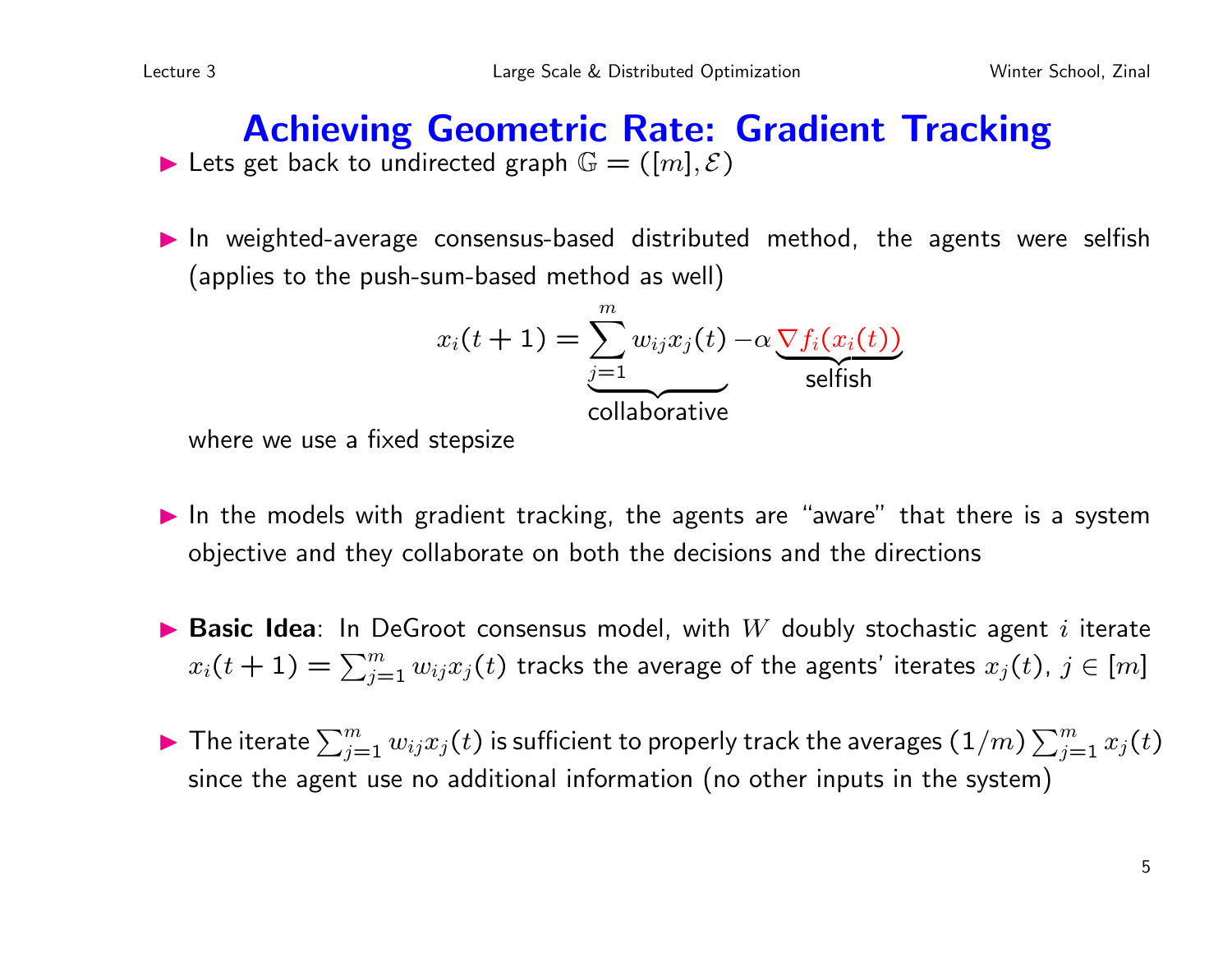$\blacktriangleright$  Apply the same idea to gradients: DIGing – Distributed Inexact Gradient track-ing Each agent uses an estimate  $g_i(t)$  to track the gradient averages of all the agents

$$
x_i(t+1) = \sum_{j=1}^m w_{ij} x_j(t) - \alpha g_i(t)
$$

$$
g_i(t+1) = \sum_{j=1}^m w_{ij} g_j(t) + \underbrace{\nabla f_i(x_i(t+1)) - \nabla f_i(x_i(t))}_{\text{innovation/new input}}
$$

- Agents exchange both decision estimates  $x_i(t)$  and the gradient estimates  $g_i(t)$  with their neighbors
- $\blacktriangleright$  The updates are reminiscent of "tracking/filtering": predicted state  $+$  the innovation term
- $\blacktriangleright$  The innovation term is needed to "track gradients" since the gradient difference is a " new information/new input" to the system from agent  $i$ .
- $\blacktriangleright$  Through the exchange of  $g_i(t)$  and the consensus step  $\sum_{j=1}^m w_{ij}g_j(t)$ , these local agent inputs (from times prior to  $t$ ) are eventually spread to all agents in the graph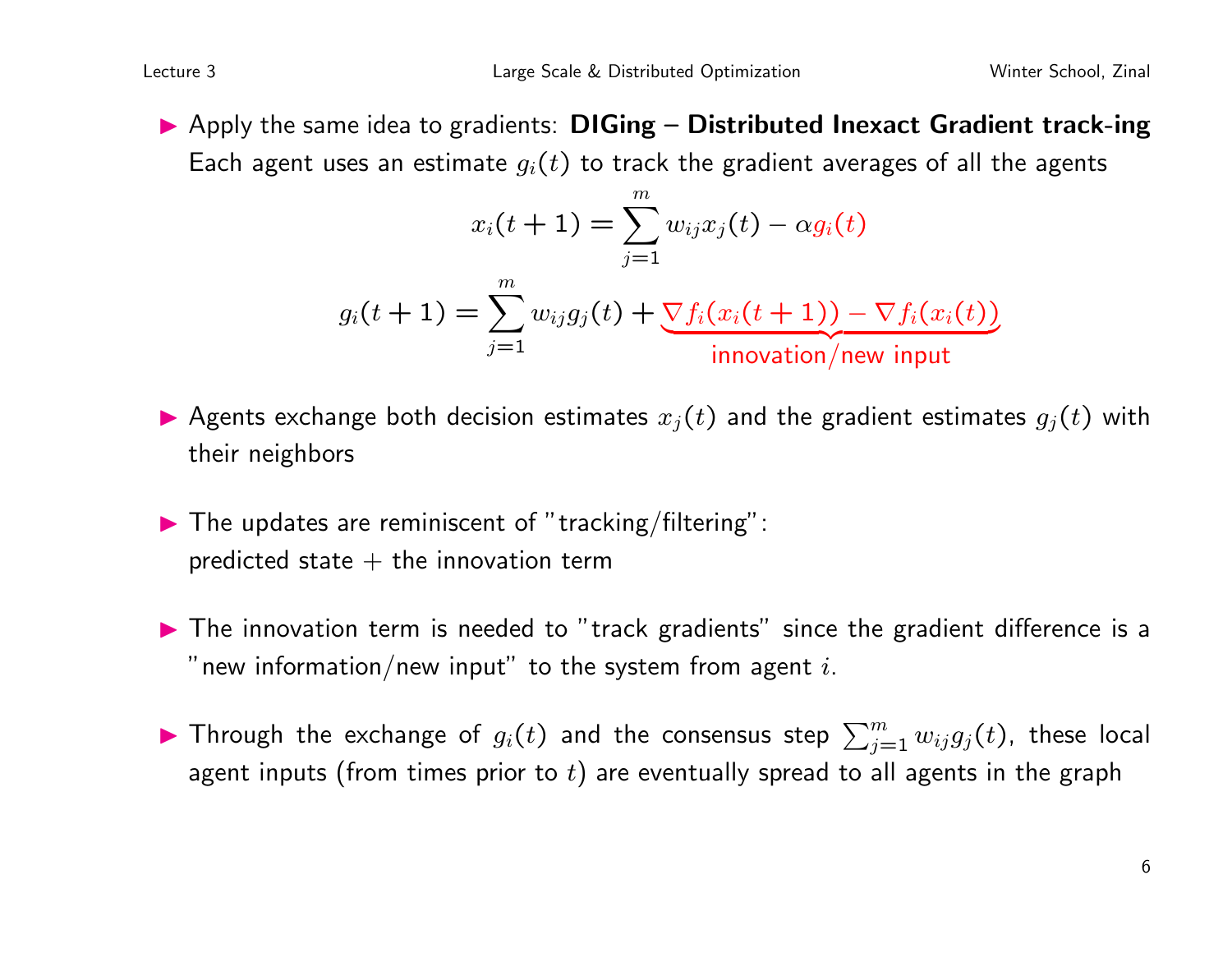#### Closely Related Literature and Simultaneous Work

- $\blacktriangleright$  Tracking technique used in (not for gradients) M. Zhu and S. Martínez,  $Discrete-Time Dynamic Average Consensus$ , Automatica, 46 (2010),
- ▶ A method using gradient tracking proposed in

J. Xu, S. Zhu, Y. Soh, and L. Xie, Augmented Distributed Gradient Methods for Multi-Agent Optimization Under Uncoordinated Constant Stepsizes, in Proceedings of the 54th IEEE Conference on Decision and Control (CDC), 2015, pp. 2055–2060.

#### $\blacktriangleright$  A part of Xu's thesis work

J. Xu, Augmented Distributed Optimization for Networked Systems, PhD thesis, Nanyang Technological University, 2016.

 $\triangleright$  G. Qu and N. Li, *Harnessing Smoothness to Accelerate Distributed Optimization*, IEEE Transactions on Control of Network Systems 5 (3) 1245–1260, 2018.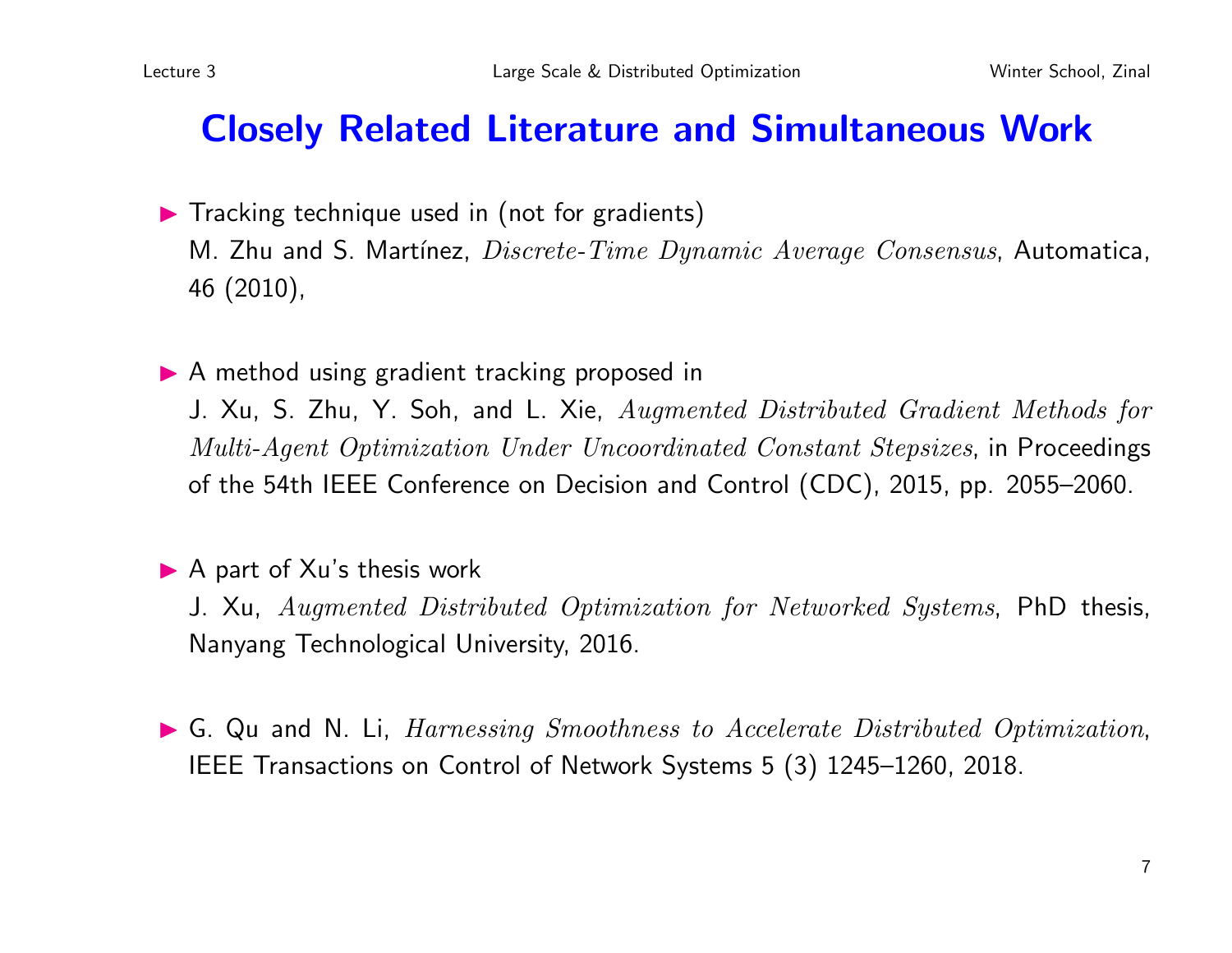# Algorithms NEXT and SONATA

▶ NEXT by Lorenzo and Scutari - considers general non-convex (objective) problems and a class of algorithms

P. Di Lorenzo and G. Scutari Distributed nonconvex optimization over networks, in IEEE International Workshop on Computational Advances in Multi-Sensor Adaptive Processing (CAMSAP), 2015, pp. 229–232.

P. Di Lorenzo and G. Scutari, NEXT: In-Network Nonconvex Optimization, IEEE Transactions on Signal and Information Processing over Networks, 2016.

P. Di Lorenzo and G. Scutari Distributed nonconvex optimization over time-varying networks, in IEEE International Conference on Acoustics, Speech and Signal Processing (ICASSP), 2016, pp. 4124–4128.

▶ SONATA and its asynchronous variants; convex and nonconvex problems Y.Sun, G. Scutari, D.Palomar Distributed Nonconvex Multiagent Optimization Over Time-Varying Networks https://arxiv.org/abs/1607.00249, 2016 Y. Tian, Y. Sun, B. Du, G. Scutari ASY-SONATA: Achieving Geometric Convergence for Distributed Asynchronous Optimization Allerton Conference on Communication,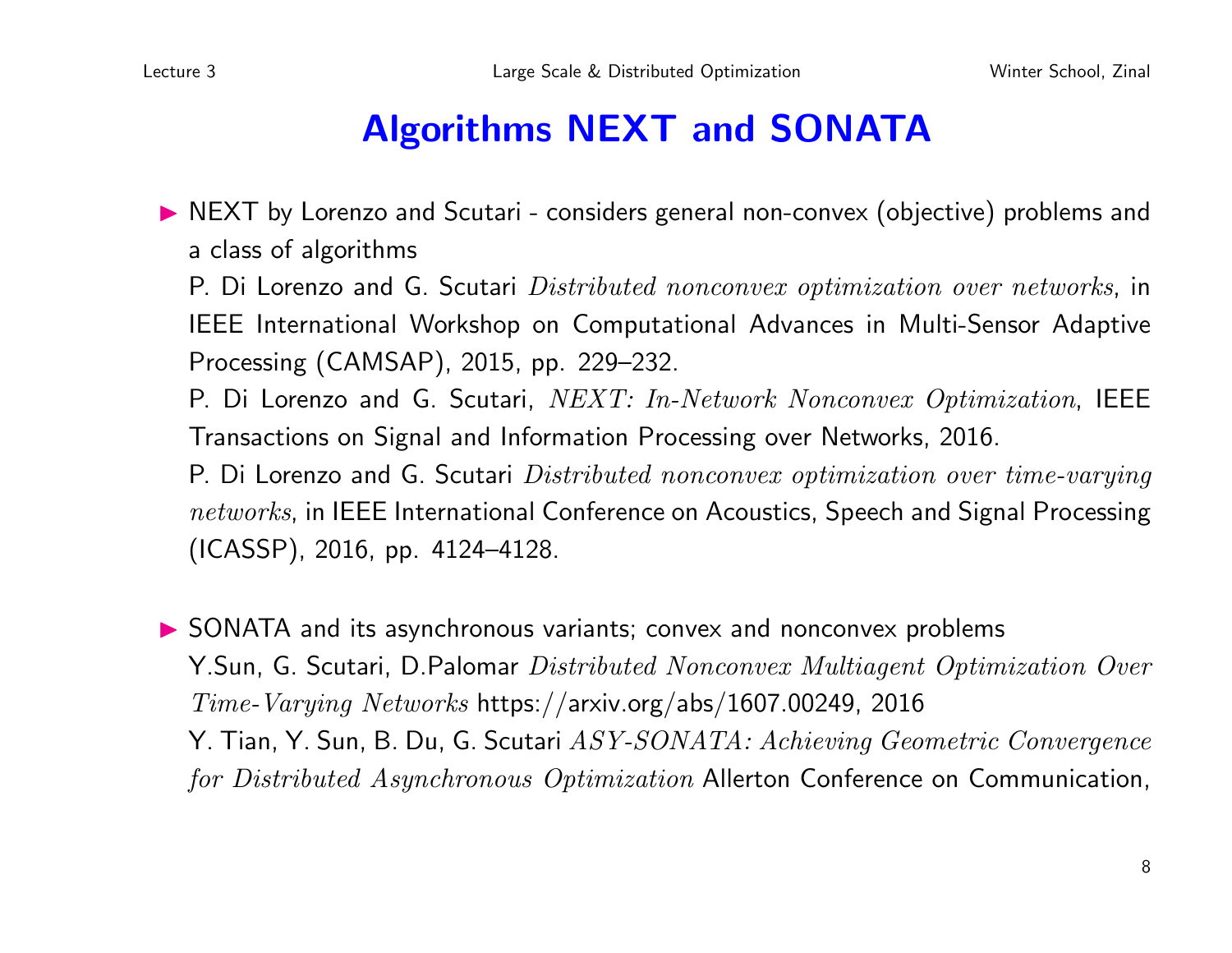Control, and Computing (Allerton) 2018

Y. Sun, A. Daneshmand, G. Scutari Convergence Rate of Distributed Optimization Algorithms Based on Gradient Tracking https://arxiv.org/abs/1905.02637, 2019

D Our work<sup>∗</sup> was motivated by the desire to have a distributed algorithm with a geometric convergence rate†

 $||x_i(t) - x^*|| \le q^t M$ , for some  $M > 0$ ,  $q \in (0, 1)$ , and for all agents  $i \in [m]$ .

 $\blacktriangleright$  "Linear" convergence rate is the same as "geometric"

<sup>∗</sup>A.N., A. Olshevsky and W. Shi, Achieving Linear Convergence For Distributed Optimization Over Deterministic Time-Varying Graphs," SIAM Journal on Optimization 27 (4) 2597–2633, 2017

<sup>†</sup>In fact such a rate is referred to as R-linear. When an algorithm is used to solve min<sub>z∈Rn</sub>  $f(z)$  and produces iterates  $\{z(t)\}$  converging to an optimal solution  $z^*$  such that, for some  $q\in(0,1)$ , we have  $\|z(t)-z^*\|\leq q^t\|z(0)-z^*\|$  for all  $t\geq 0$ , it is said that the method converges with a linear rate to  $z^*$ . The same terminology is used if the iterates converge in function values, i.e., for some  $a\in (0,1)$ , we have  $0\le f(z(t))-f^*\le a^t(f(z(0))-f^*)$  for all  $t\ge 0$ , where  $f^*=\min_{z\in \R^n}f(z)$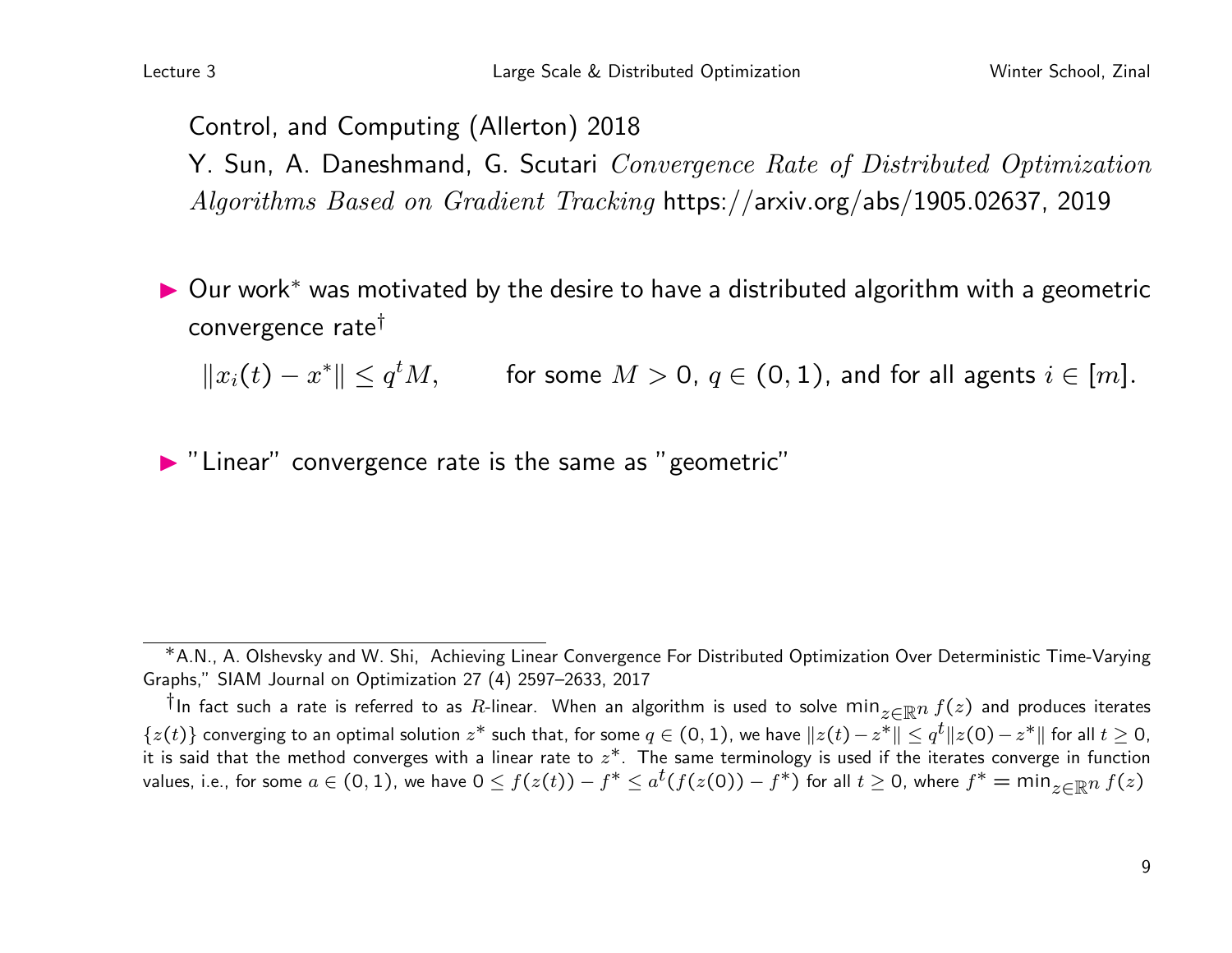#### DIGing: Important Gradient Tracking Feature

$$
x_i(t+1) = \sum_{j=1}^m w_{ij} x_j(t) - \alpha g_i(t)
$$

$$
g_i(t+1) = \sum_{j=1}^m w_{ij} g_j(t) + \nabla f_i(x_i(t+1)) - \nabla f_i(x_i(t))
$$

Initialization:  $x_i(0) \in \mathbb{R}^n$  is arbitrary for all i, while  $g_i(0) = \nabla f_i(x_i(0))$ 

 $\blacktriangleright$  W is doubly stochastic

Consider 
$$
\sum_{i=1}^{m} g_i(t)
$$
:  
\n
$$
\sum_{i=1}^{m} g_i(t) = \sum_{i=1}^{m} \nabla f_i(x_i(t)) \quad \text{for all } t \ge 0
$$

 $\blacktriangleright$  The proof is by the induction on the time t and uses column-stochasticity of  $W$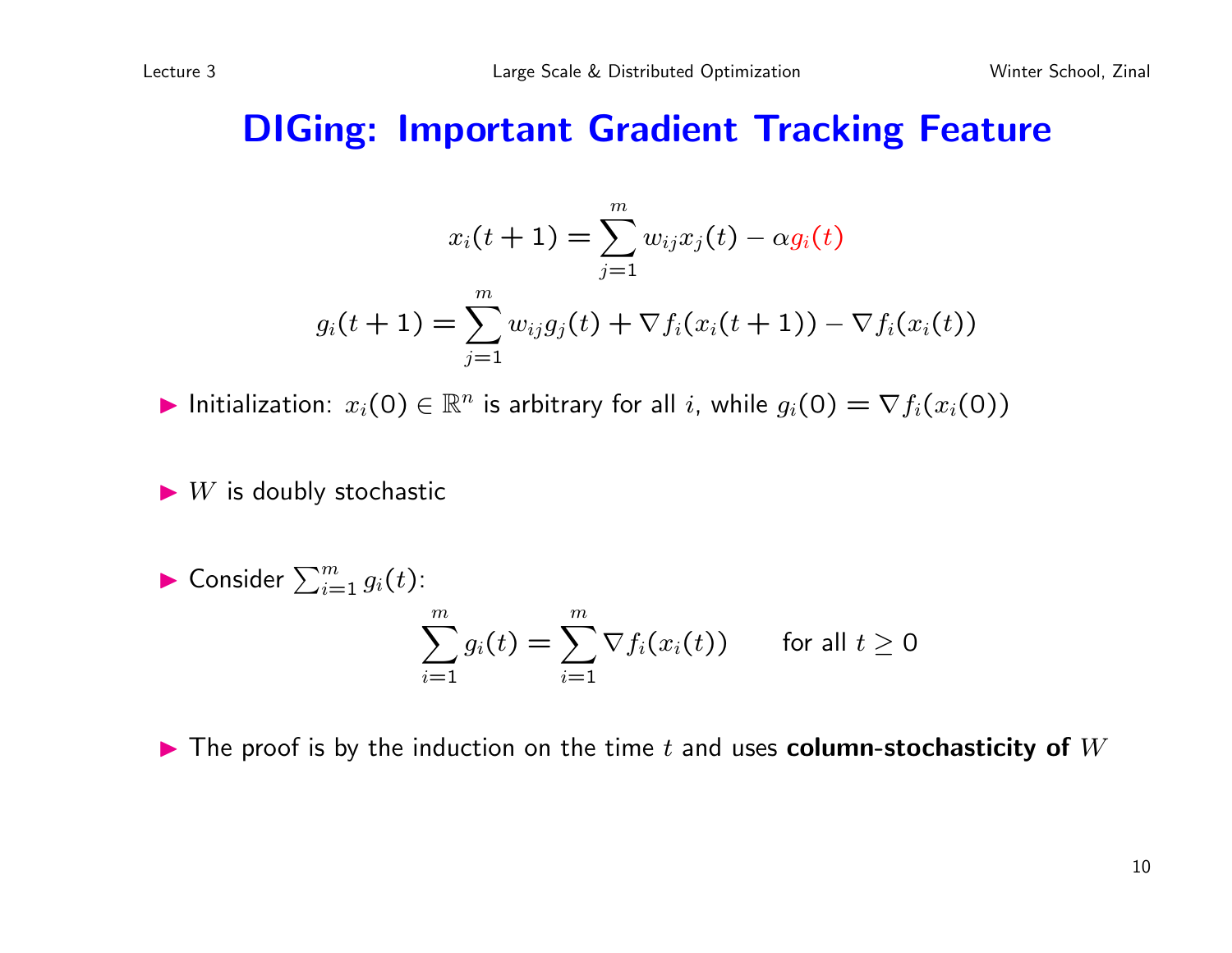#### Is DIGing Method Correct?

▶ Will the method solve the scalar problem  $\min_{x \in \mathbb{R}} \sum_{i=1}^{m} f_i(x)$  (chosen for simplicity)?

 $\blacktriangleright$  Reformulate the problem to capture the agent system

minimize 
$$
F(x) = \sum_{i=1}^{m} f_i(x_i)
$$
 subject to  $x \in \{s1 \mid s \in \mathbb{R}\}$   
where  $x = (x_1, \dots, x_m)'$ . Note that  $\{s1 \mid s \in \mathbb{R}\} \subset \mathbb{R}^m$  is the consensus subspace.

 $\blacktriangleright$  DIGing: W is doubly stochastic

$$
x_i(t+1) = \sum_{j=1}^m w_{ij} x_j(t) - \alpha g_i(t)
$$

$$
g_i(t+1) = \sum_{j=1}^m w_{ij} g_j(t) + \nabla f_i(x_i(t+1)) - \nabla f_i(x_i(t))
$$

 $\blacktriangleright$  Define  $x(t) = (x_1(t), \ldots, x_m(t))'$  and similarly define  $g(t)$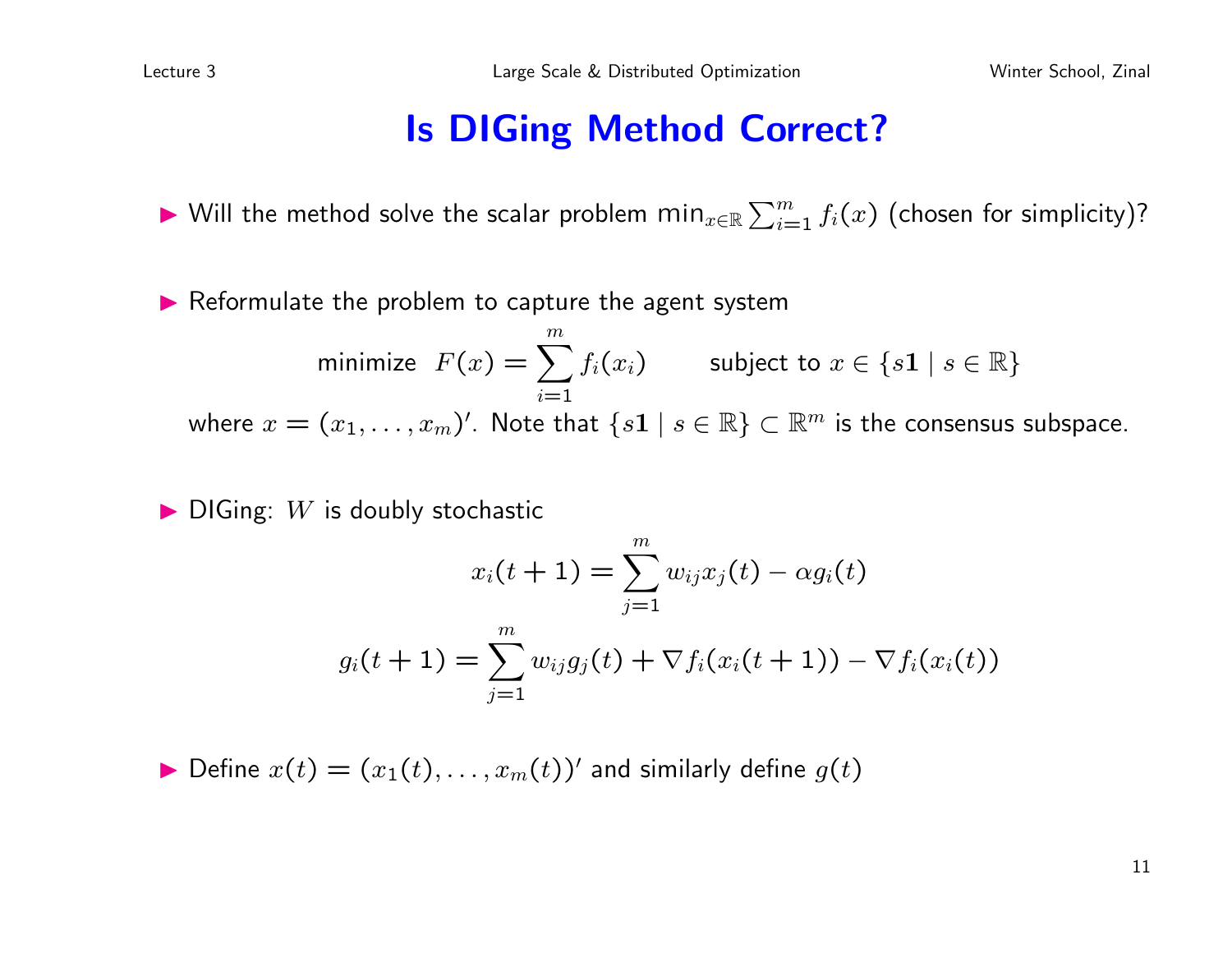$\blacktriangleright$  In a vector form, iterates are given by  $x(t + 1) = Wx(t) - \alpha g(t),$   $g(t + 1) = Wg(t) + \nabla F(x(t + 1)) - \nabla F(x(t))$ 

**I** Suppose agents' iterates converge  $\lim_{t\to\infty} x(t) = x_\infty$  and  $\lim_{t\to\infty} g(t) = g_\infty$ .

 $\blacktriangleright$  In the limit of the method, we have

$$
x_{\infty} = Wx_{\infty} - \alpha g_{\infty}, \qquad g_{\infty} = Wg_{\infty}
$$

- $\blacktriangleright$  Since W is induced by a connected graph,  $g_{\infty} = W g_{\infty}$  implies that  $g_{\infty} = c1$  for some  $c \in \mathbb{R}$ .
- $\blacktriangleright$  Use this in the equation for  $x_{\infty}$ :  $(I W)x_{\infty} = -\alpha c \mathbf{1}$ , implying that the vector  $\alpha c \mathbf{1}$ lives in the range space of  $I - W$ .
- $\blacktriangleright$  The range space of  $I W$  is the same as the subspace orthogonal to the null space of  $I - W'$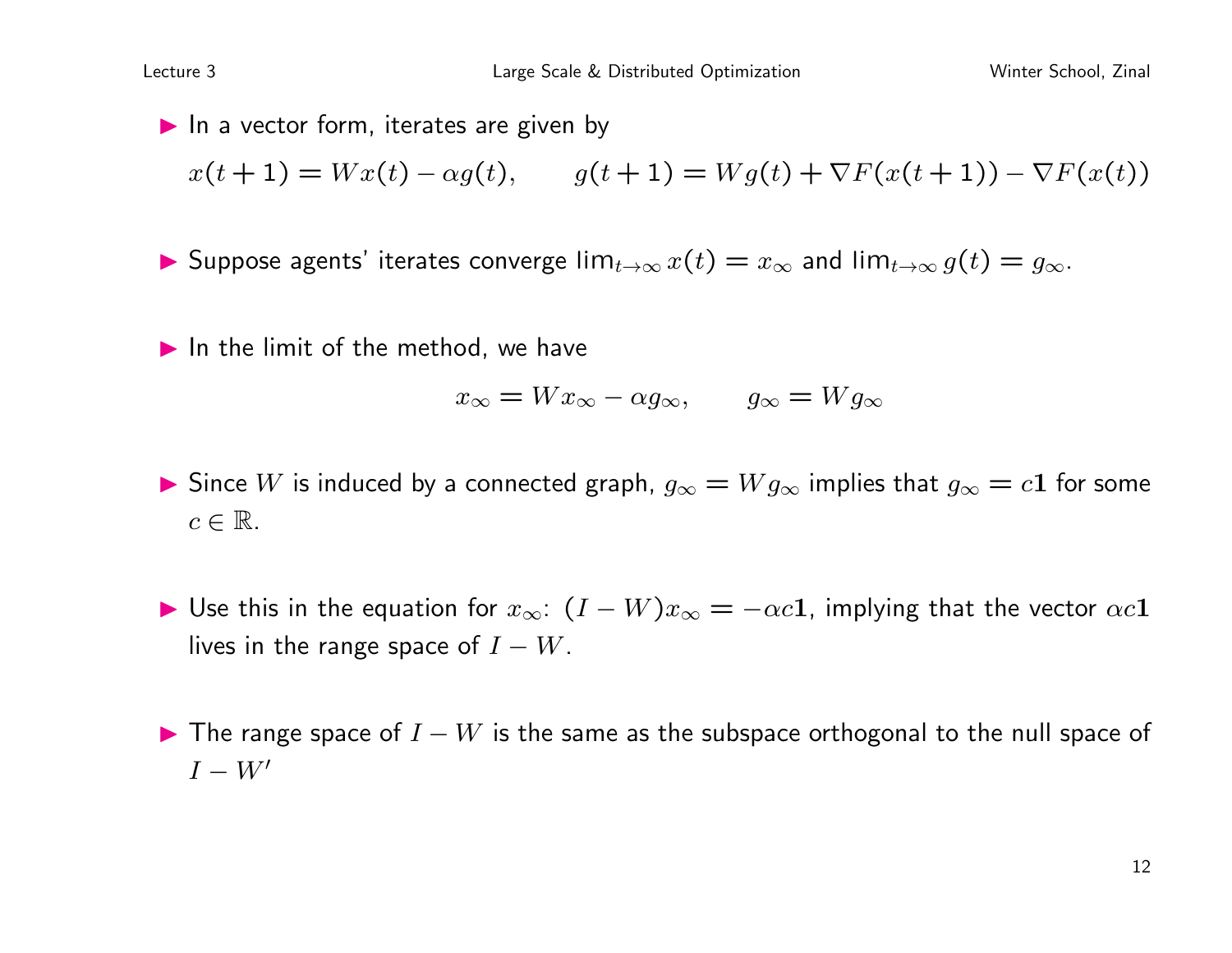The matrix  $W$  is doubly stochastic implying that the null space of  $I - W'$  is the consensus subspace  $S = \{s1 \mid s \in \mathbb{R}\}.$ 

Thus, the vector  $\alpha c \mathbf{1}$  lives in the subspace  $S^{\perp}$ . This is possible only for  $c = 0$ .

 $\blacktriangleright$  Hence, we must have

$$
g_{\infty} = 0, \qquad (I - W)x_{\infty} = 0
$$

▶ Implying  $x_\infty \in S$  (consensus, all entries are the same):  $x_\infty = s^* 1$ 

▶ Recall that algorithm has the property  $\sum_{i=1}^m g_i(t) = \sum_{i=1}^m \nabla f_i(x_i(t))$  implying that (by taking limits, and using  $g_{\infty} = 0$  and  $x_{\infty} = s^* 1$ )

$$
0=\sum_{i=1}^m \nabla f_i(s^*)
$$

 $\blacktriangleright$  Hence  $s^* \in \mathbb{R}$  is such that

$$
\nabla\left(\sum_{i=1}^m f_i(s^*)\right) = 0
$$

which is the optimality condition for a solution of the problem  $\min_{x\in \mathbb{R}} \sum_{i=1}^m f_i(x)$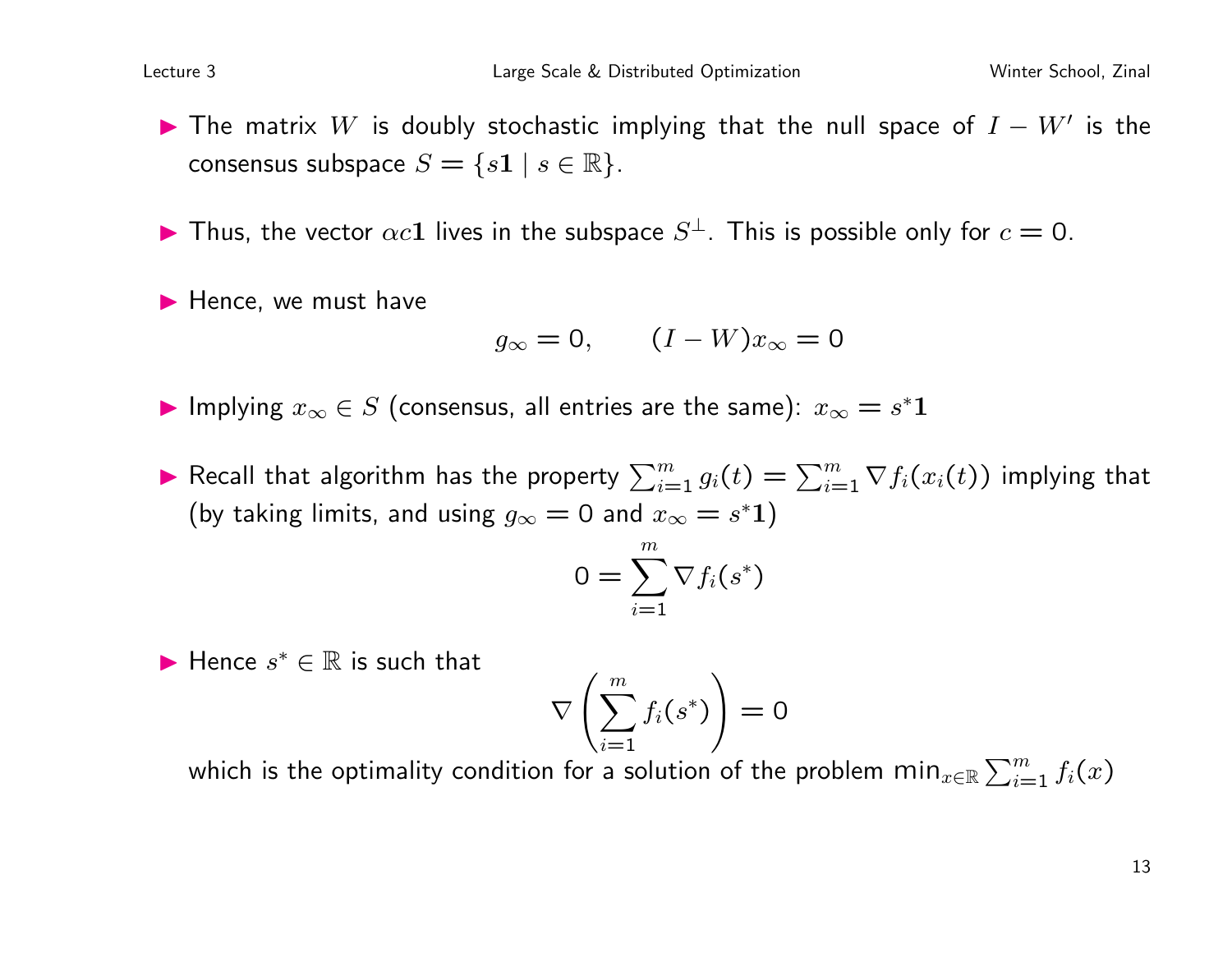# DIGing Method for Undirected Graphs

 $\triangleright$  We assume that the graphs are time-varying

 $\blacktriangleright$  Exchange:

Every agent i sends  $x_i(k)$ ,  $g_i(k)$  to all its neighbors  $j \in \mathcal{N}_i(k)$  in the graph  $\mathcal{G}(k)$  and receives  $x_j(k)$ ,  $g_j(k)$  from its neighbors

 $\blacktriangleright$  Update: Every agent i updates the decision and the direction as follows

$$
x_i(k+1) = \sum_{j=1}^m W_{ij}(k)x_j(k) - \alpha g_i(k);
$$
  
\n
$$
g_i(k+1) = \sum_{j=1}^m W_{ij}(k)g_j(k) + \nabla f_i(x_i(k+1)) - \nabla f_i(x_i(k)).
$$

 $\blacktriangleright$  The (mixing) matrix  $W(k)$  is compatible with the graph  $\mathbb{G}(k)$ :  $W_{ij}(k) > 0$  for  $\{i, j\} \in \mathcal{E}(k)$  and  $i = j$ , otherwise  $W_{ij}(k) = 0$ .

 $\blacktriangleright$  The stepsize  $\alpha$  is common to all agents<sup>‡</sup>

**IF The method is initialized with arbitrary**  $x_i(0) \in \mathbb{R}^n$  and  $g_i(0) = \nabla f_i(x_i(0))$  for all *i*.

 $\ddagger$ It can be agent dependent AN, Alex Olshevsky, Wei Shi, Cesar Uribe Geometrically Convergent Distributed Optimization with Uncoordinated Step-Sizes, CDC 2016.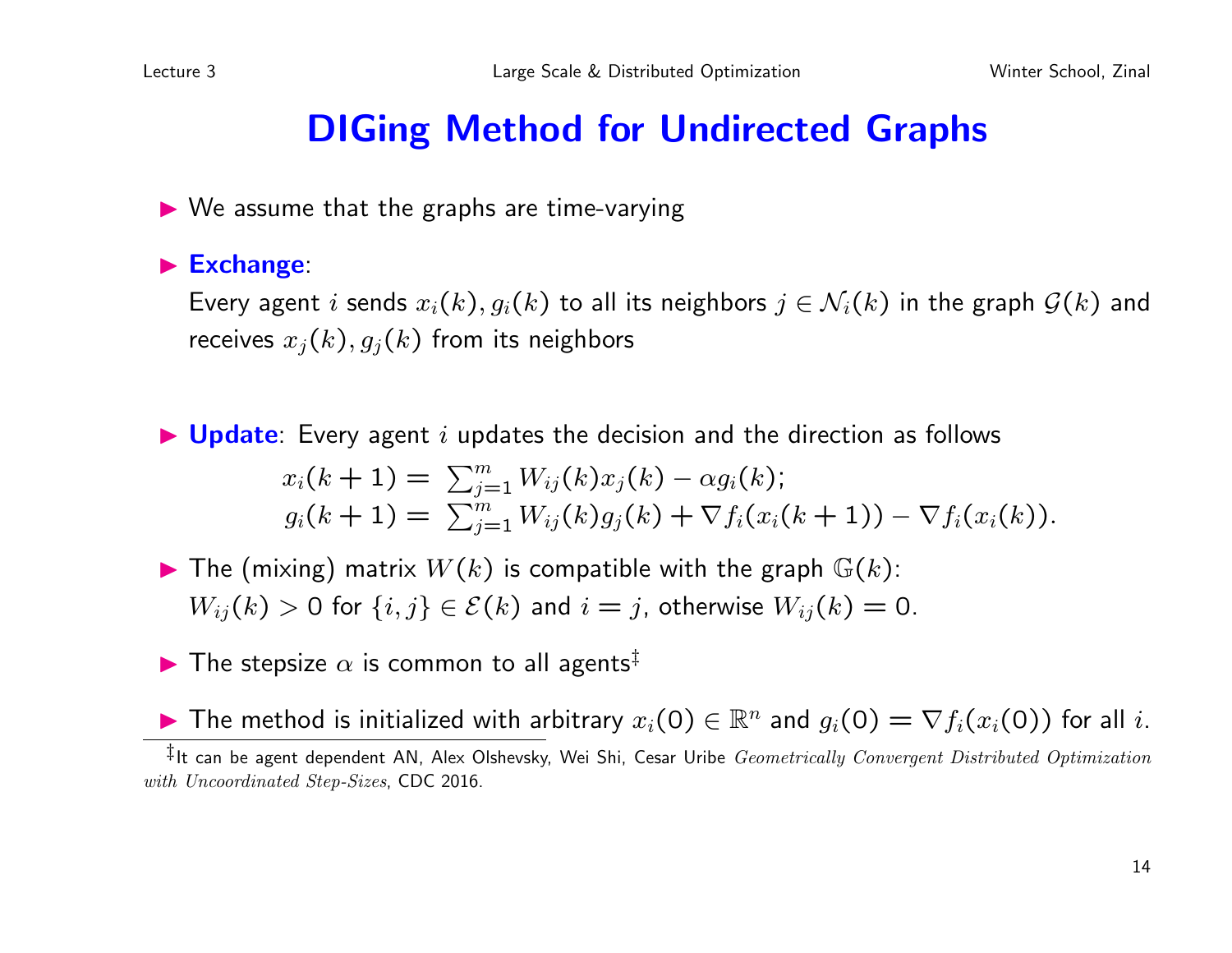#### Assumptions for Linear Convergence Rate for DIGing

 $\blacktriangleright$  The functions  $f_i$  are convex with Lipschitz continuous gradients with constant  $L_i > 0$ ,

 $\|\nabla f_i(x) - \nabla f_i(y)\| \leq L_i \|x - y\|$  for all  $x, y \in \mathbb{R}^n$ 

 $\blacktriangleright$  The average-sum function $\frac{1}{m}\sum_{i=1}^m f_i$  is strongly convex with a constant  $\bar{\mu} > 0$ 

 $\|\bar{\mu}\|x-y\|^2 \le \langle \nabla f(x) - \nabla f(y), x - y \rangle \quad \text{for all } x, y \in \mathbb{R}^n$ 

- ▶ The graphs  $\mathbb{G}(k)$  are  $B$ -connected: for some integer  $B\geq 1$ , the graph  $([m],\cup_{t=k}^{k+B-1}]$  $_{t=k}^{k+B-1}E(t))$ is connected for all  $k$ .
- $\blacktriangleright$   $W(k)$  is doubly stochastic, compatible with the graph  $\mathbb{G}(k)$ , and there is a  $\tau > 0$ such that for all  $k$ ,

 $W_{ij}(k) \geq \tau$  whenever  $W_{ij}(k) > 0$ . Under these assumptions we have the following result.

**Theorem 1 (DIGing: Geometric rate)** The sequences  $\{x_i(k)\}, i \in [m]$ , generated by DIGing converge to the unique optimal<sup>§</sup> solution  $x^*$  at a global R-linear rate  $O(\lambda^k)$ , where  $\lambda \in (0,1)$  depends on the stepsize  $\alpha$ , the condition number  $\bar{\kappa} = \frac{L}{\bar{\mu}}$  with  $L =$  $\max_i L_i$ , the connectivity constant B, and the mixing matrices (graphs).

 $\S$ Guaranteed to exist and be unique due to the strong convexity of the objective function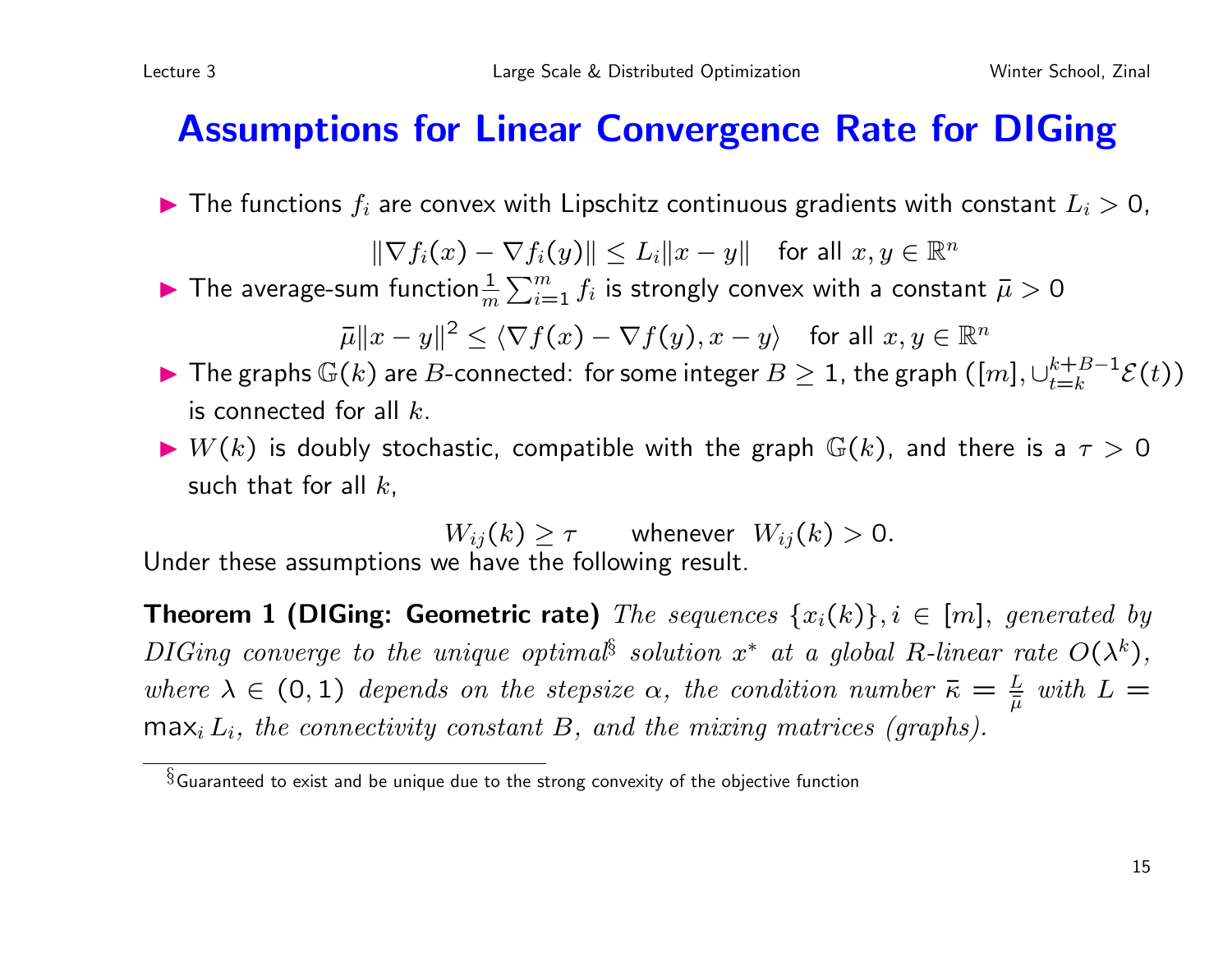#### DIGing: Explicit Geometric Rate

The sequences generated by DIGing converge to the unique optimal solution  $x^*$  at a global  $R$ -linear rate  $O(\lambda^k)$ , i.e., for some  $M>0$  and  $\lambda\in(0,1)$ 

$$
||x_i(k) - x^*|| \le \lambda^k M, \quad \text{for all agents } i \in [m].
$$
  
where, for any step-size  $\alpha \in \left(0, \frac{1.5(1-\sigma)^2}{\bar{\mu}C}\right]$ , we have  

$$
\lambda = \begin{cases} 2B\sqrt{1 - \frac{\alpha \bar{\mu}}{1.5}}, & \text{if } \alpha \in \left(0, \frac{1.5\left(\sqrt{C^2 + (1-\sigma^2)C} - \sigma C\right)^2}{\bar{\mu}C(C+1)^2}\right], \\ \frac{B}{\sqrt{\sqrt{\frac{\alpha \bar{\mu}C}{1.5}}} + \sigma, & \text{if } \alpha \in \left(\frac{1.5\left(\sqrt{C^2 + (1-\sigma^2)C} - \sigma C\right)^2}{\bar{\mu}C(C+1)^2}, \frac{1.5(1-\sigma)^2}{\bar{\mu}C}\right], \\ C \triangleq 3\bar{\kappa}B^2 \left(1 + 4\sqrt{m}\sqrt{\bar{\kappa}}\right), \end{cases}
$$

where  $\sigma$  is a uniform upper bound for the spectral radius of matrices  $W_k - \frac{1}{m}\mathbf{1}\mathbf{1}'$  for all  $k\geq$  0, and  $\bar{\kappa}=\frac{L}{\bar{\mu}}$ ,  $L=$  max $_{i}$   $L_{i}.$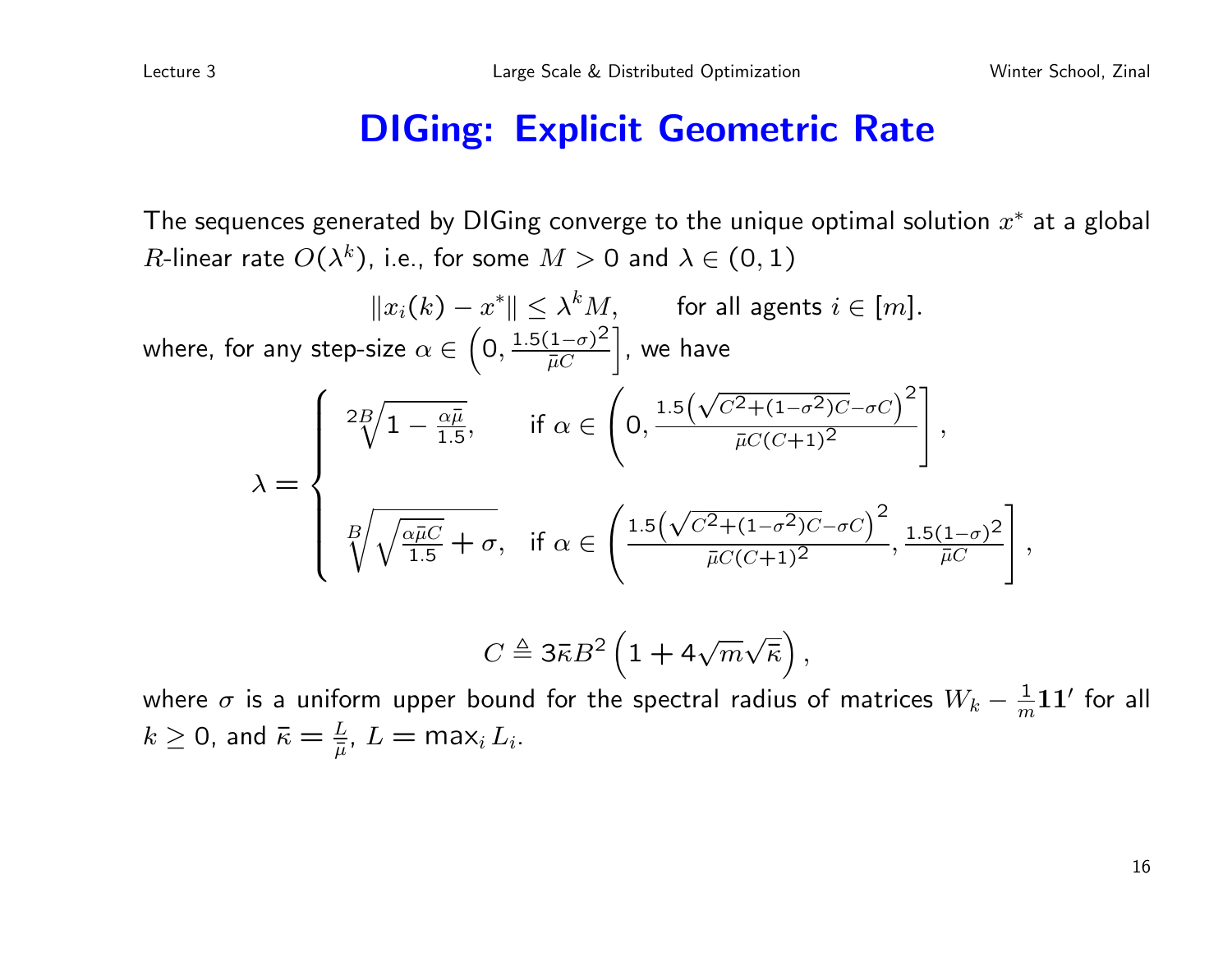#### Specialized Result

Corollary 2 (DIGing: Polynomial networks scalability) If the graphs are undirected and each  $W(k)$  is a lazy Metropolis matrix (Metropolis-Hastings)  $W_{ij}(k) =$  $\sqrt{ }$  $\int$  $\overline{\mathcal{L}}$  $1/(1 + \max\{d_i(k), d_j(k)\})$ , if  $\{i, j\} \in \mathcal{E}(k)$ ,  $j \neq i$  $1-\sum$  $\iota_{\in\mathcal{N}_i(k)} W_{i\ell}(k), \qquad \text{if } j = i,$  $\qquad \qquad 0, \qquad \qquad else,$ 

where  $d_i(k)$  is the degree of a node i, and the agents choose a particular step-size  $\alpha$  $\alpha =$  $3(2/71)^2$  $128B^2m^{4.5}L$ √  $\overline{\overline{\kappa}}$ − 1.5  $\bar{\mu}$  $(2/71)^2$  $128B^2m^{4.5}\bar{\kappa}^{1.5}$  $\sqrt{2}$ ,

then to reach an  $\varepsilon$ -accuracy, the number of iterations needed by DIGing algorithm is

$$
O\left(B^3 m^{4.5} \bar{\kappa}^{1.5} \ln \frac{1}{\varepsilon}\right)
$$

.

- Analysis uses "small-gain" theorem
- lacktriangleright Me have a variant of DIGing method for directed graphs, relying on push-sum consensus, and its convergence rate is also  $R$ -linear
- If we used a different analysis (as discussed yesterday), the dependence on  $m$  would be in the order of m (for regular graphs - a hunch)

#### A polynomial scaling for a directed graph is still an open question.

¶AN, A. Olshevsky, W. Shi Achieving Geometric Convergence for Distributed Optimization over Time-Varying Graphs SIAM Journal on Optimization 27 (4) 2597–2633, 2017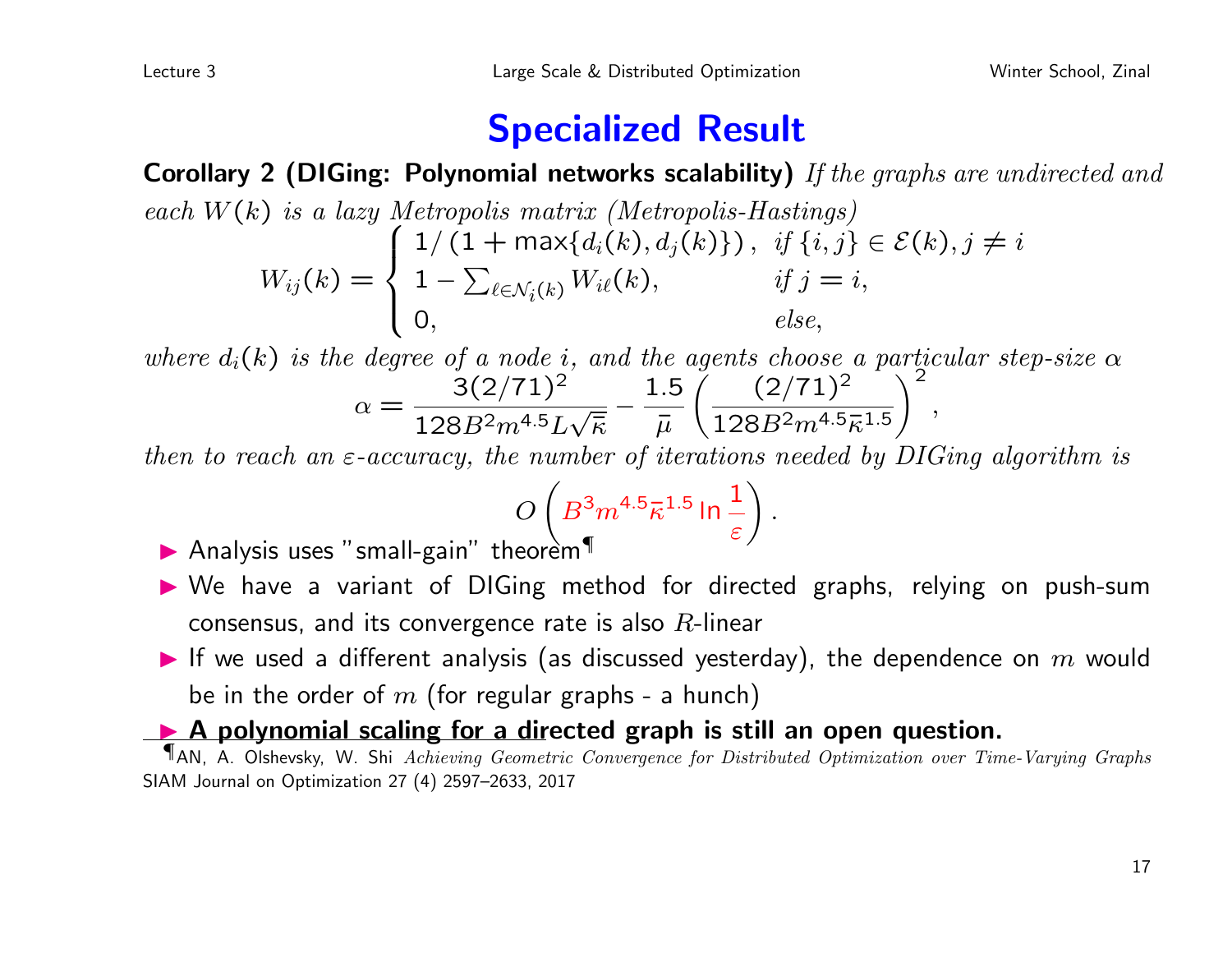# Push-Pull Method

- $\blacktriangleright$  Works on both undirected and directed graphs, but static i.e.,  $\mathbb{G} = ([m], \mathcal{E})$ .
- $\blacktriangleright$  It is a variant of DIGing that uses different matrices for mixing the decisions and the directions
- Exchange: (from an agent's perspective
	- (Pull) Every agent  $i$  receives  $x_j(k)-\alpha g_j(k)$  from its in-neighbors  $j\in N_i^\text{in}$
	- $\bullet$  (Push) Every agent  $i$  sends  $C_{\ell i} g_i(k)$  to all its out-neighbors  $\ell \in N_i^{\text{out}}$

 $\blacktriangleright$  Update: Every agent i updates its decision x and direction q as follows

$$
x_i(k+1) = \sum_{j=1}^m R_{ij}(x_j(k) - \alpha g_j(k));
$$
  
\n
$$
g_i(k+1) = \sum_{j=1}^m C_{ij}g_j(k) + \nabla f_i(x_i(k+1)) - \nabla f_i(x_i(k)).
$$

The matrix R is row-stochastic, while C is a column stochastic!!!

 $r_{ij} = 0$  if  $j \notin \mathcal{N}_i^{\text{in}}$  and  $c_{ij} = 0$  if  $j \notin \mathcal{N}_i^{\text{out}}$ .

The method is initialized with arbitrary  $x_i(0) \in \mathbb{R}^n$  and  $g_i(0) = \nabla f_i(x_i(0))$  for all i. The stepsize  $\alpha$  can be agent dependent.

 $\overline{\parallel}$ S. Pu, W. Shi, J. Xu, A. N. "Push-Pull Gradient Methods for Distributed Optimization in Networks," IEEE TAC 2021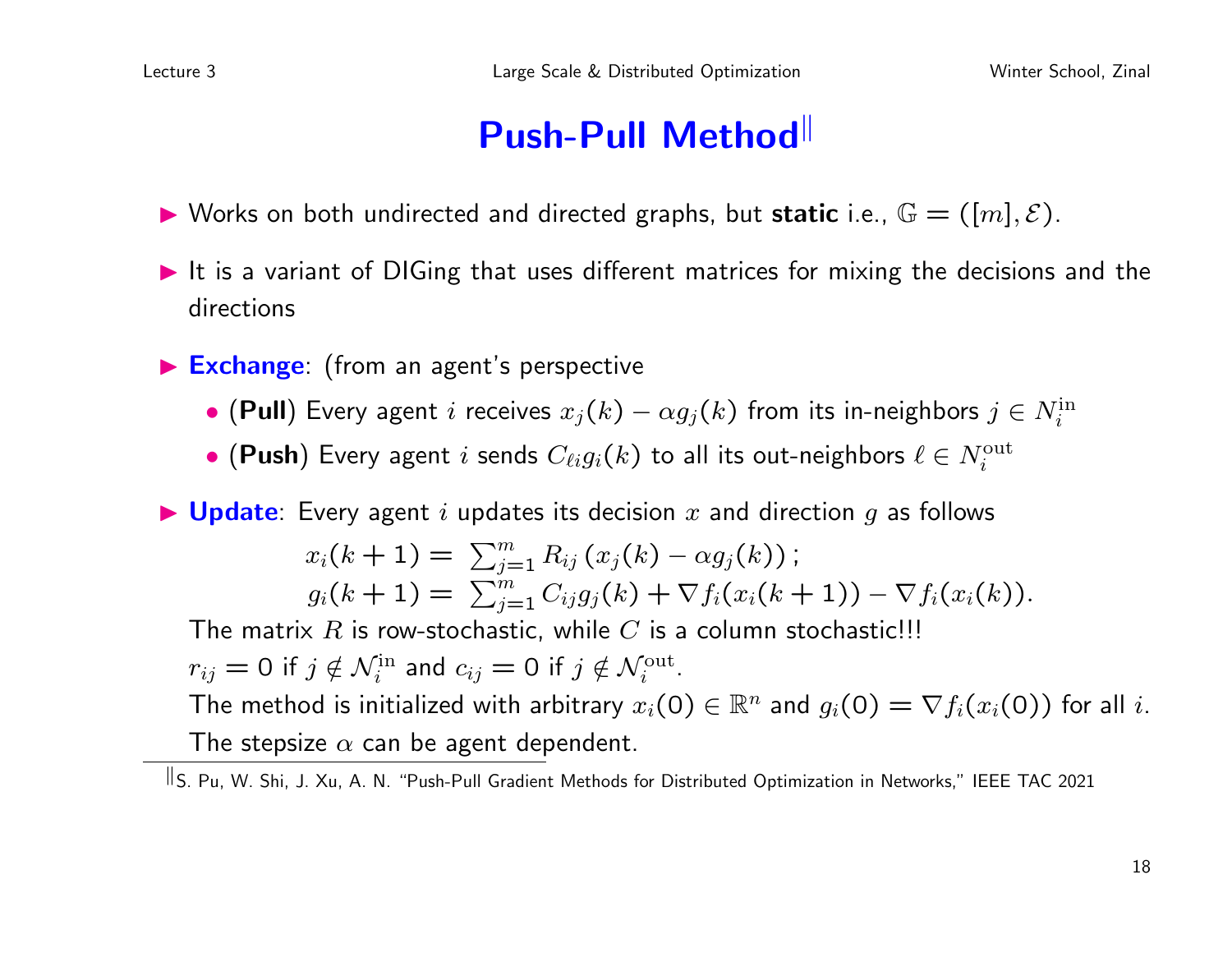#### Alternative

Method

- ▶ (Pull) Every agent i receives  $x_j(k) \alpha g_j(k)$  from its in-neighbors  $j \in N_i^{\text{in}}$
- $\blacktriangleright$  (Push) Every agent i sends  $C_{\ell i} g_i(k)$  to all its out-neighbors  $\ell \in N_i^{\text{out}}$  $x_i(k+1) = \sum_{j=1}^m R_{ij} (x_j(k) - \alpha g_j(k))$ ;  $g_i(k+1) = \sum_{j=1}^m C_{ij} g_j(k) + \nabla f_i(x_i(k+1)) - \nabla f_i(x_i(k)).$

#### A variant that is simpler but not as safe for privacy

▶ (Pull) Every agent i receives  $x_j(k)$  from its in-neighbors  $j \in N_i^\text{in}$ 

► (Push) Every agent *i* sends 
$$
C_{\ell i}g_i(k)
$$
 to all its out-neighbors  $\ell \in N_i^{\text{out}}$   
\n $x_i(k+1) = \sum_{j=1}^m R_{ij}x_j(k) - \alpha g_i(k);$   
\n $g_i(k+1) = \sum_{j=1}^m C_{ij}(k)g_j(k) + \nabla f_i(x_i(k+1)) - \nabla f_i(x_i(k)).$   
\nEach of these methods have the Gradient Tracking Feature (under the given initial

ch of these methods have the Gradient Tracking Feature (under the given initialization) and column-stochasticity of  $C$ :

$$
\sum_{i=1}^{m} g_i(t) = \sum_{i=1}^{m} \nabla f_i(x_i(t)) \quad \text{for all } t \geq 0
$$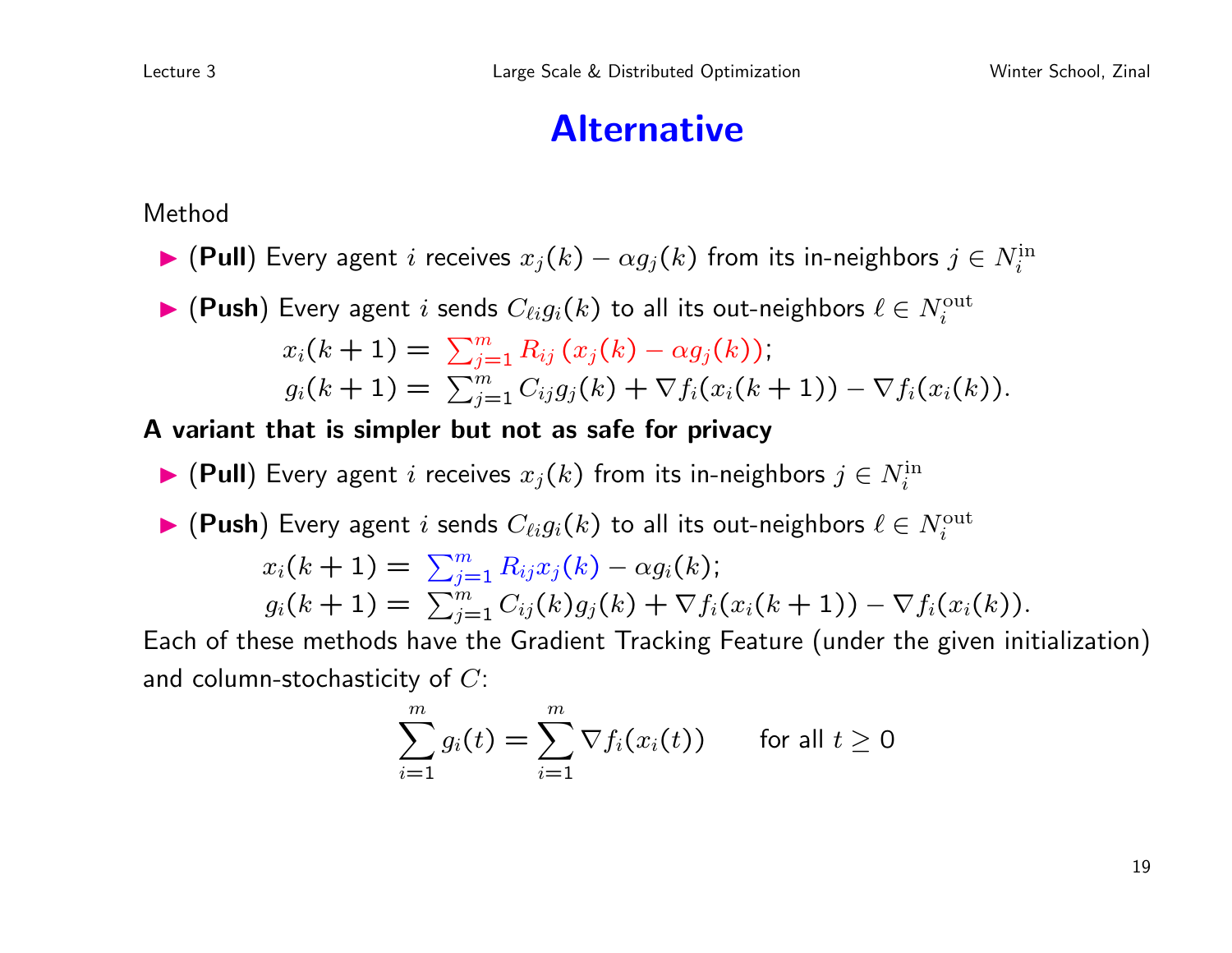#### Simultaneous Work

- $\triangleright$  S. Pu, W. Shi, J. Xu, and A. Nedić, A push-pull gradient method for distributed optimization in networks, Proceedings of the 54th IEEE Conference on Decision and Control (CDC), 2018; journal version on arxiv: https://arxiv.org/abs/1810.06653
- $\blacktriangleright$  C. Xi, V. S. Mai, R. Xin, E. H. Abed, and U. A. Khan, *Linear convergence in* optimization over directed graphs with row-stochastic matrices, IEEE Transactions on Automatic Control, 2018.
- $\blacktriangleright$  R. Xin, C. Xi, and U. A. Khan,  $Frost–fast\ row-stochastic\ optimization\ with$ uncoordinated step-sizes, EURASIP Journal on Advances in Signal Processing, 2019.
- $\blacktriangleright$  R. Xin and U. A. Khan, A linear algorithm for optimization over directed graphs with geometric convergence, arXiv preprint arXiv:1803.02503, 2018; IEEE Control Systems Letters 2 (3) 315 – 320, 2018.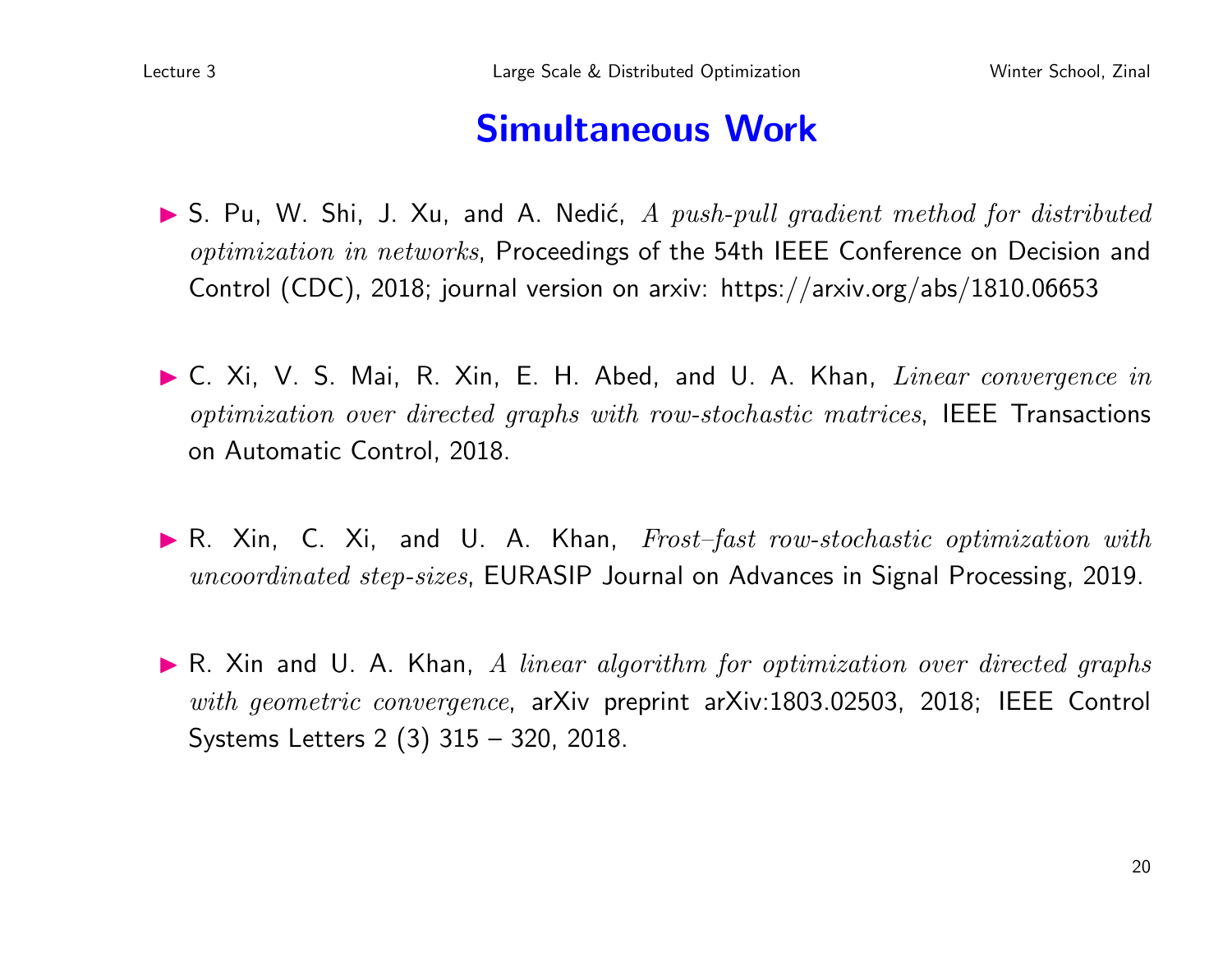#### Interpretation of Push-Pull Method

- **►** Suppose the graph  $\mathbb{G} = ([m], \mathcal{E})$  is strongly connected, and suppose  $x \in \mathbb{R}$  (for simplicity)
- $\blacktriangleright$  Reformulate the problem to capture the agent system

minimize 
$$
F(x) = \sum_{i=1}^{m} f_i(x_i)
$$
 subject to  $x \in \{s1 \mid s \in \mathbb{R}\}$   
where  $x = (x_1, \dots, x_m)'$ .

• Define 
$$
x(k) = (x_1(k), \ldots, x_m(k))'
$$
 and define  $g(k)$ , similarly

 $\blacktriangleright$  In this compact representation the Push-Pull iterations are

$$
x(k+1) = R(x(k) - \alpha g(k))
$$
  

$$
g(k+1) = Cg(k) + \nabla F(x(k+1)) - \nabla F(x(k))
$$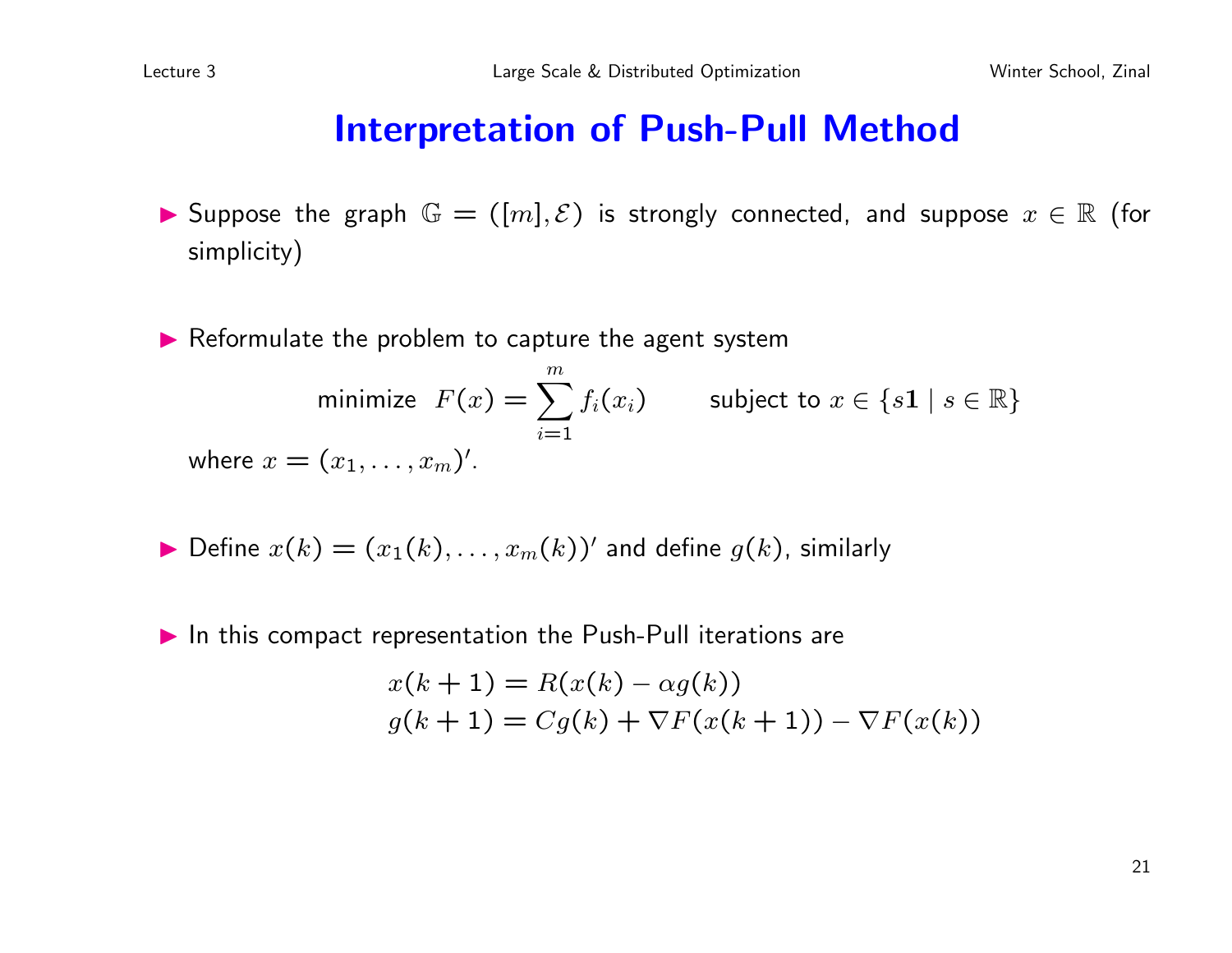If the sequences were convergent, i.e.,  $x(k) \rightarrow \bar{x}$  and  $g(k) \rightarrow \bar{g}$ , then we have

$$
\bar{\mathbf{x}} = R(\bar{\mathbf{x}} - \alpha \bar{\mathbf{g}}), \qquad \bar{\mathbf{g}} = C\bar{\mathbf{g}}.
$$

**Hence** 

$$
(I - R)\overline{\mathbf{x}} = -\alpha R\overline{\mathbf{g}}, \qquad (I - C)\overline{\mathbf{g}} = 0.
$$

- $\blacktriangleright$  The last equation implies that  $\bar{g}$  is the null space of  $I C$ . Since the graph is connected, it follows that  $\bar{\mathbf{g}} = s\pi_c$  for some  $s \in \mathbb{R}$ , where  $\pi_c > 0$  is the Perron vector for C.
- $\blacktriangleright$  Using  $\bar{\mathbf{g}} = s\pi_c$  in the first relation and the fact that  $R$  is row-stochastic with least two positive entries we find that

$$
R\pi_c = v \qquad \text{with } v > 0
$$

and obtain

$$
(I - R)\bar{\mathbf{x}} = -\alpha s R \pi_c = -\alpha s v \qquad \text{with } v > 0
$$

**IF** Thus, the vector  $-\alpha sv$  lies in the range space of  $I - R$ .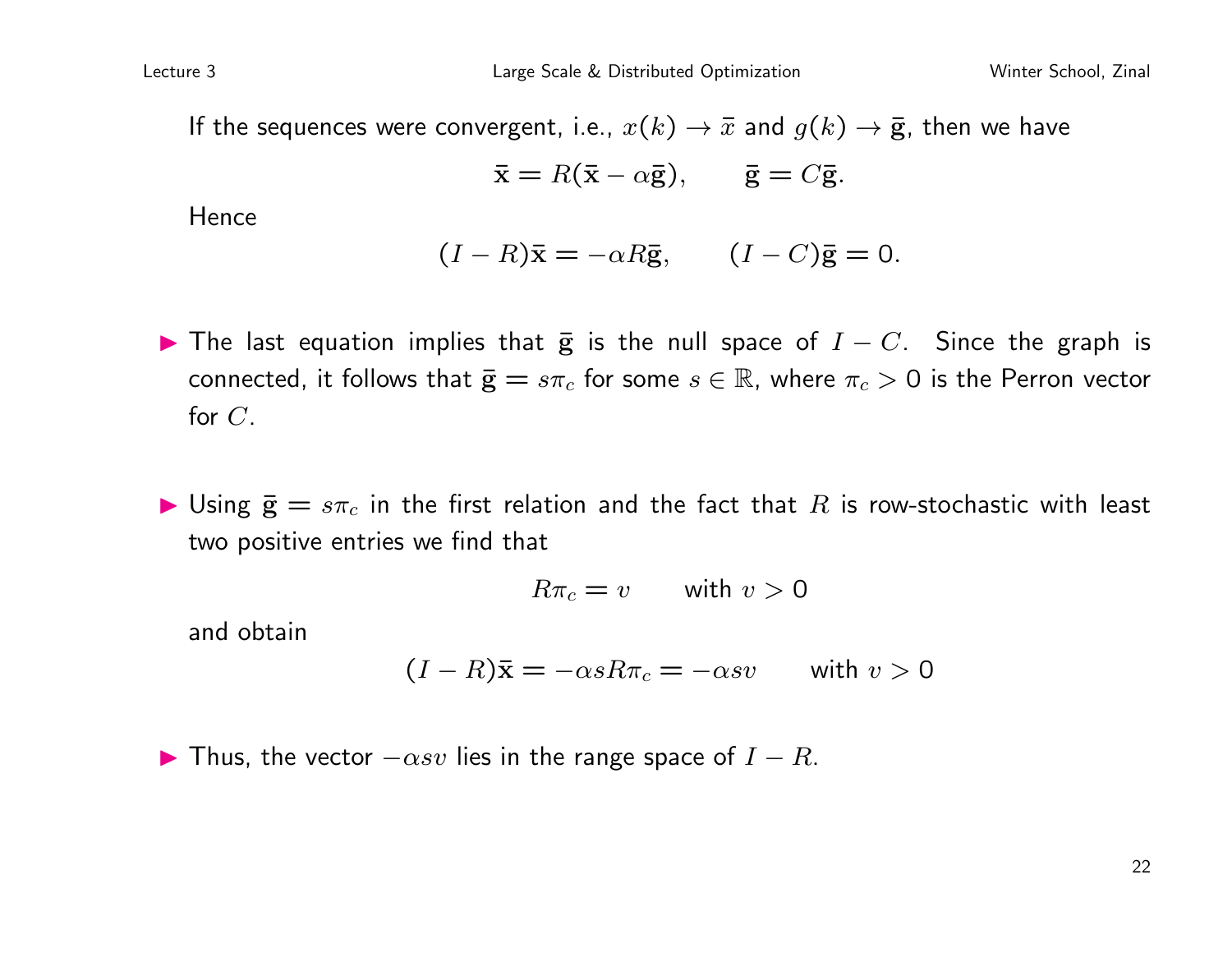- **IF The range space of**  $I R$  is the same as the space  $(\text{null}(I R'))^{\perp}$ , implying that the vector  $-\alpha sv$  is orthogonal to the null space of  $I - R'.$
- The null space of  $I R'$  is spanned by the Perron vector  $\pi_r$ , implying that  $-\alpha s v$  is orthogonal to  $\pi_r$ , i.e.,

$$
-\alpha s \langle v, \pi_r \rangle = 0
$$

Since stepsize  $\alpha > 0$ , and  $v > 0$  and  $\pi_r > 0$ , the preceding relation can hold only for  $s = 0$ . Hence

$$
\bar{\mathrm{g}}=0
$$

Thus the relation for  $\bar{x}$  reduces to  $(I - R)\bar{x} = 0$ .

From now on, we argue along the same lines as in DIGing to conclude that  $\bar{\mathbf{x}} = s^* \mathbf{1}$ , and  $s^*$  is the solution of the problem.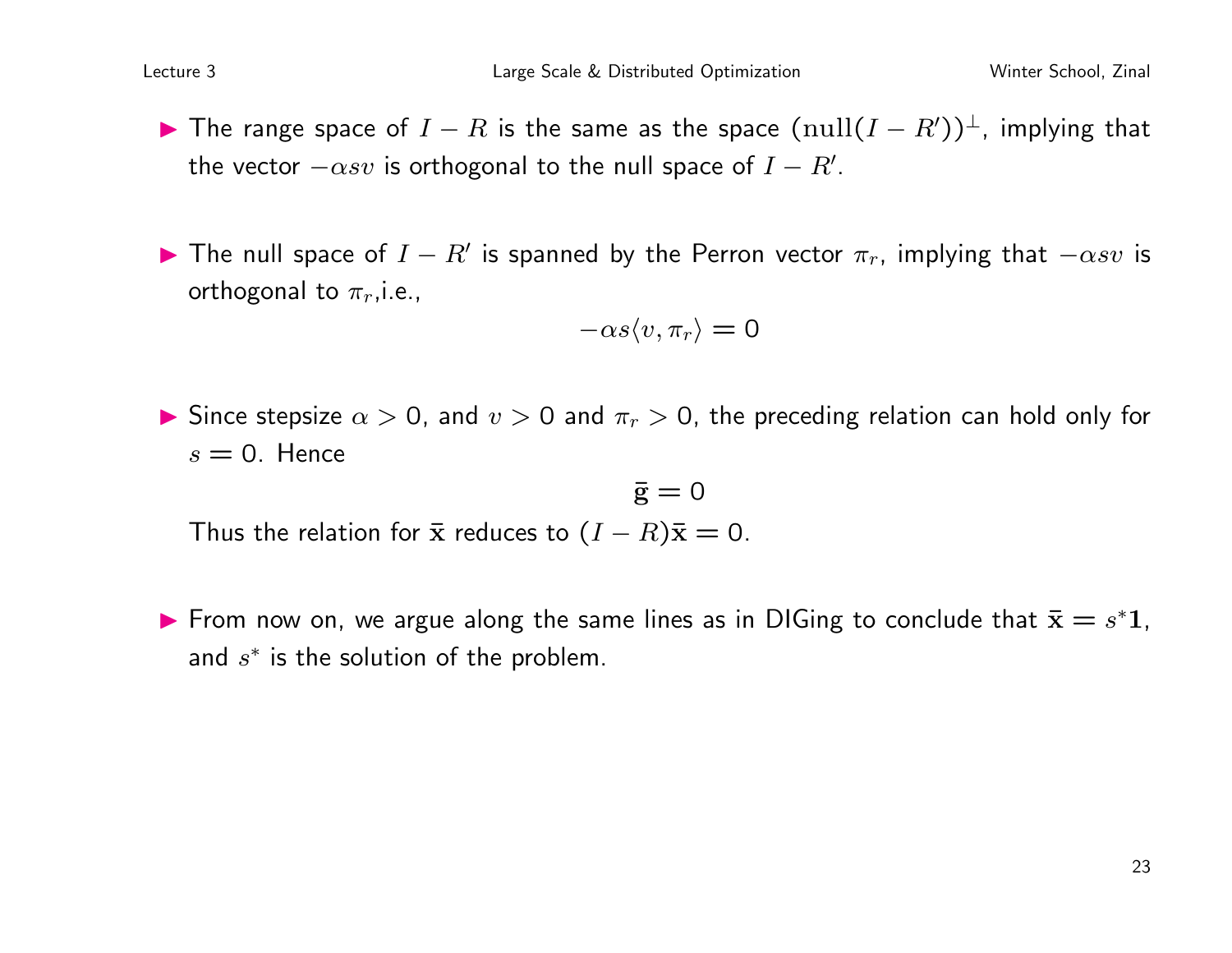#### Simulations: Push-Pull



 $\blacktriangleright$  The objective functions are quadratic. The network is random with 20 nodes The plot shows the normalized residuals  $\sum_{i=1}^{m} ||x_i(k) - x^*||^2 / \sum_{i=1}^{m} ||x_i(0) - x^*||^2$ .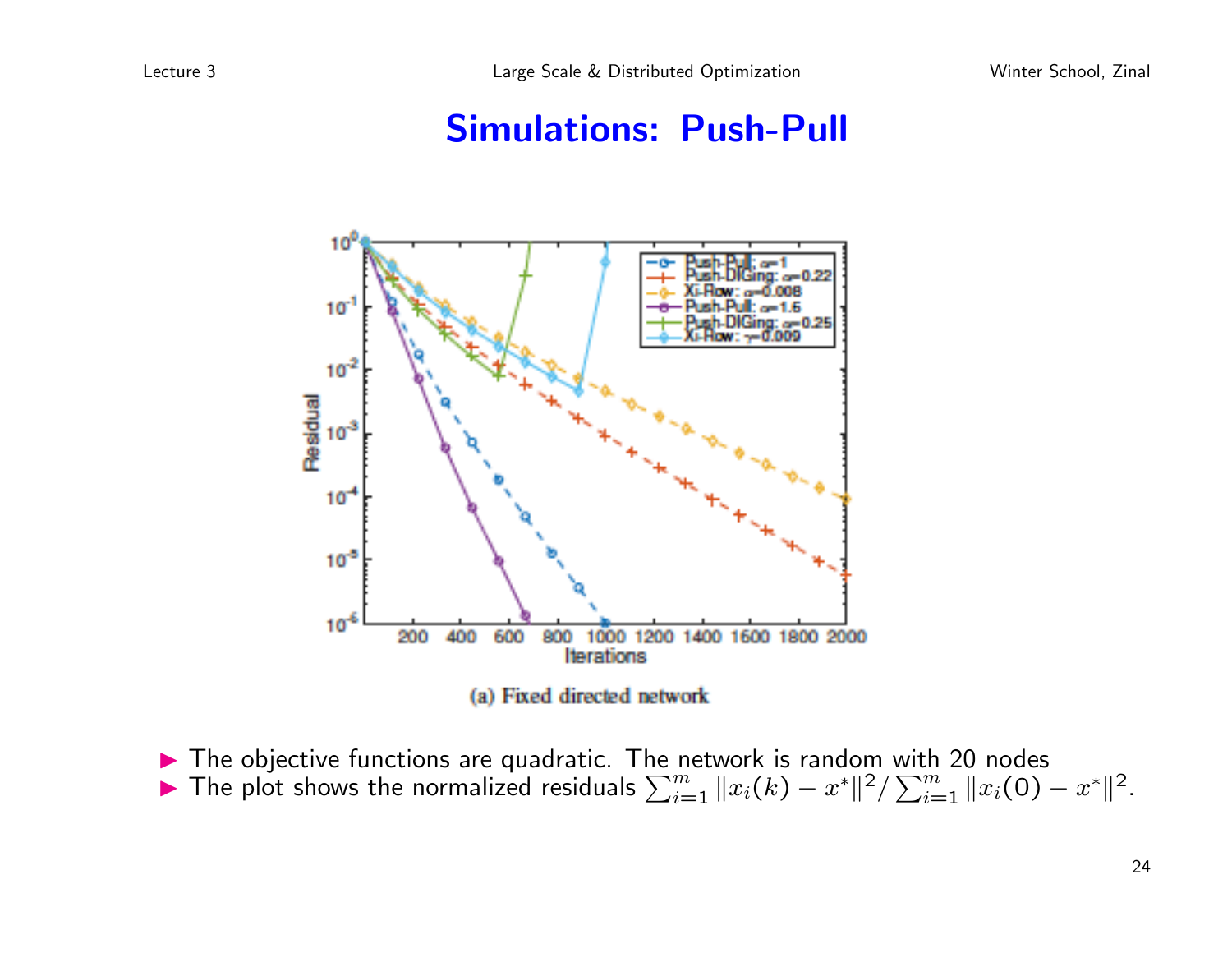#### Simulations: Gossip-like Push-Pull



(b) Asynchronous directed network

 $\blacktriangleright$  The same setting, with a random agent that wakes up.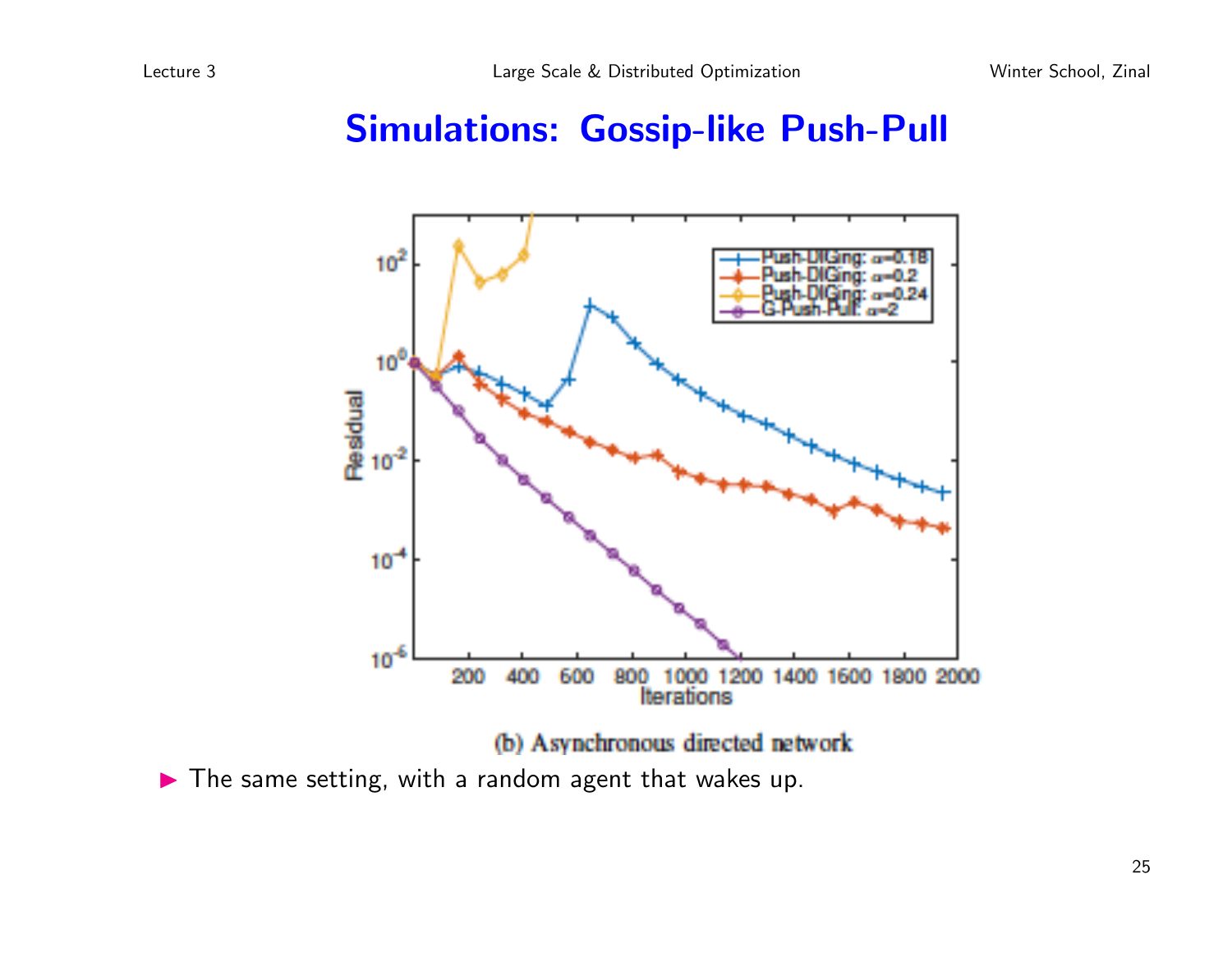- It selects two sets of random neighbors, one for decision updates, and the other for direction update.
- ▶ The plot shows the normalized residuals  $\sum_{i=1}^{m} ||x_i(k) x^*||^2 / \sum_{i=1}^{m} ||x_i(0) x^*||^2$ averaged over 20 runs.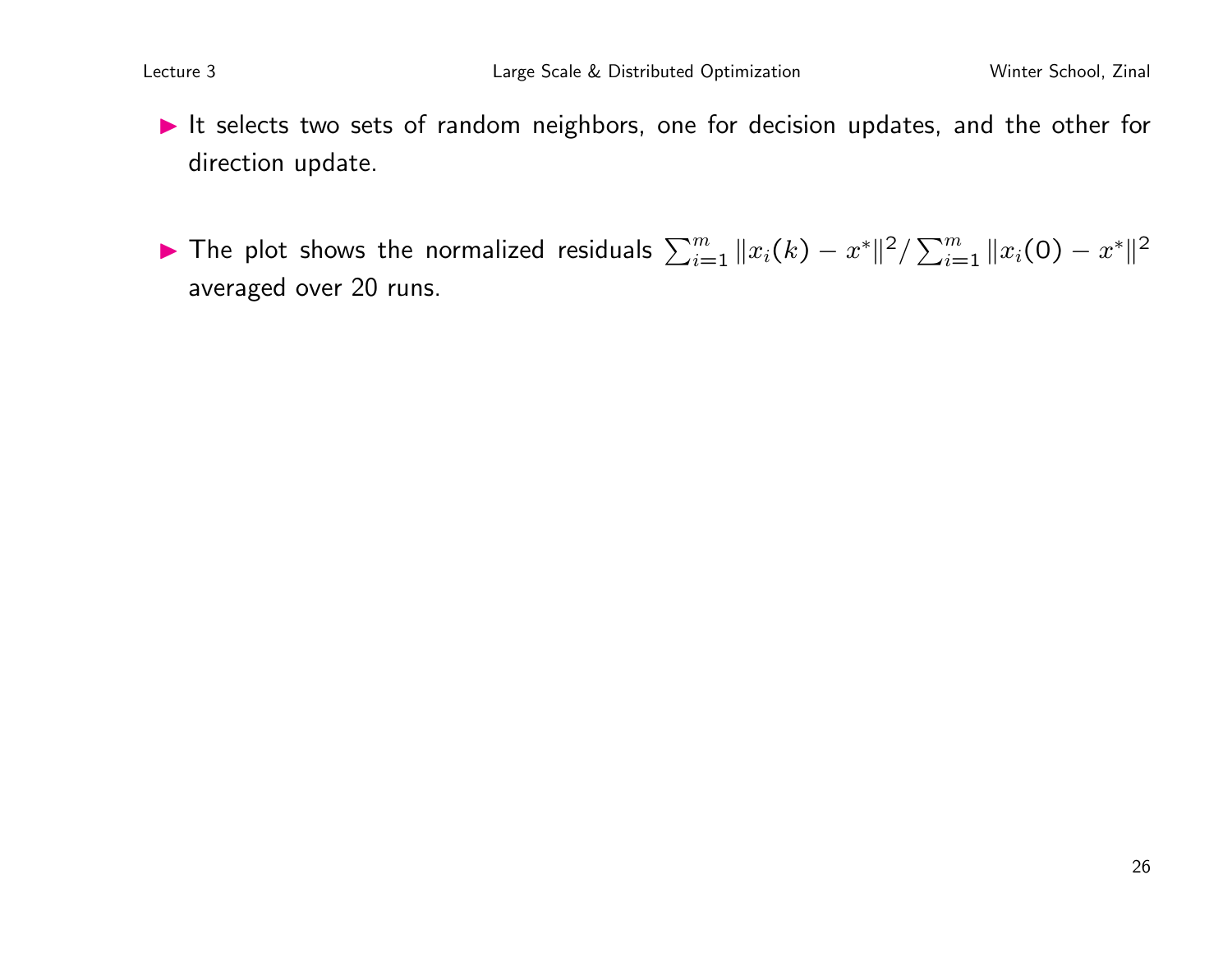#### Convergence Result

Assume that:

- $\blacktriangleright$  The graph  $\mathbb G$  is directed and strongly connected
- $\blacktriangleright$  The matrices R and C are compatible with the graph and, respectively, row-stochastic and column-stochastic
- $\blacktriangleright$  Each  $f_i$  has Lipschitz continuous gradients with a constant  $L > 0$
- $\blacktriangleright$  The sum  $\sum_{i=1}^m f_i$  is strongly convex with a constant  $\mu > 0$

**Proposition 3** Under these assumptions the Push-Pull Method produces the iterate sequences  $\{x_i(t)\}\$  that converge geometrically fast to the optimal solution of the problem for a sufficiently small stepsize  $\alpha$ .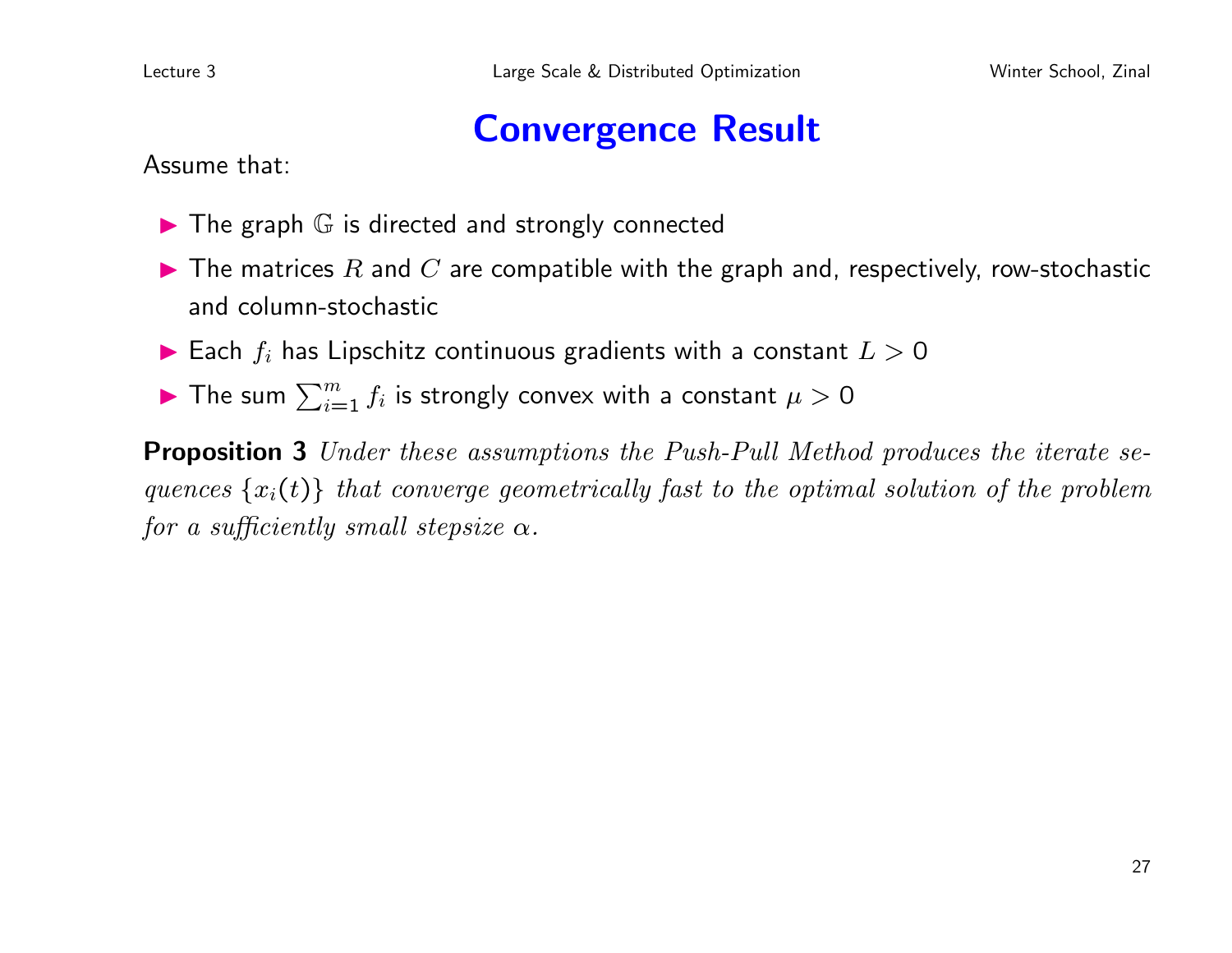The analysis makes use of the Perron vectors (probability vectors) for  $R$  and  $C$ :

 $\pi'_r R = \pi'_r$  $C_{r}$ ,  $C\pi_c = \pi_c$ ,

and the weighted average of  $x_1(k), \ldots, x_m(k)$ .

$$
\bar{x}(k) = \pi'_r \mathbf{x}(k),
$$

where  $\mathbf{x}(k)$  is the matrix with rows  $x_i(k)',\ i\in[m].$ 

The progress of the algorithm is measured in terms of three quantities:

$$
\|\bar{x}(k) - x^*\|, \qquad \|\mathbf{x}(k) - \mathbf{1}\bar{x}(k)\|_{\pi_r} = \left(\sum_{i=1}^m [\pi_r]_i \|x_i(k) - \bar{x}'(k)\|^2\right)^{1/2},
$$

$$
\|\mathbf{g}(k) - \pi_c s(k)'\|_{\pi_c^{-1}} = \left(\sum_{i=1}^m \frac{\|g_i(k) - s(k)[\pi_c]_i\|^2}{[\pi_c]_i}\right)^{1/2}, \qquad \text{with } s(k) = \sum_{i=1}^m g_i(k)
$$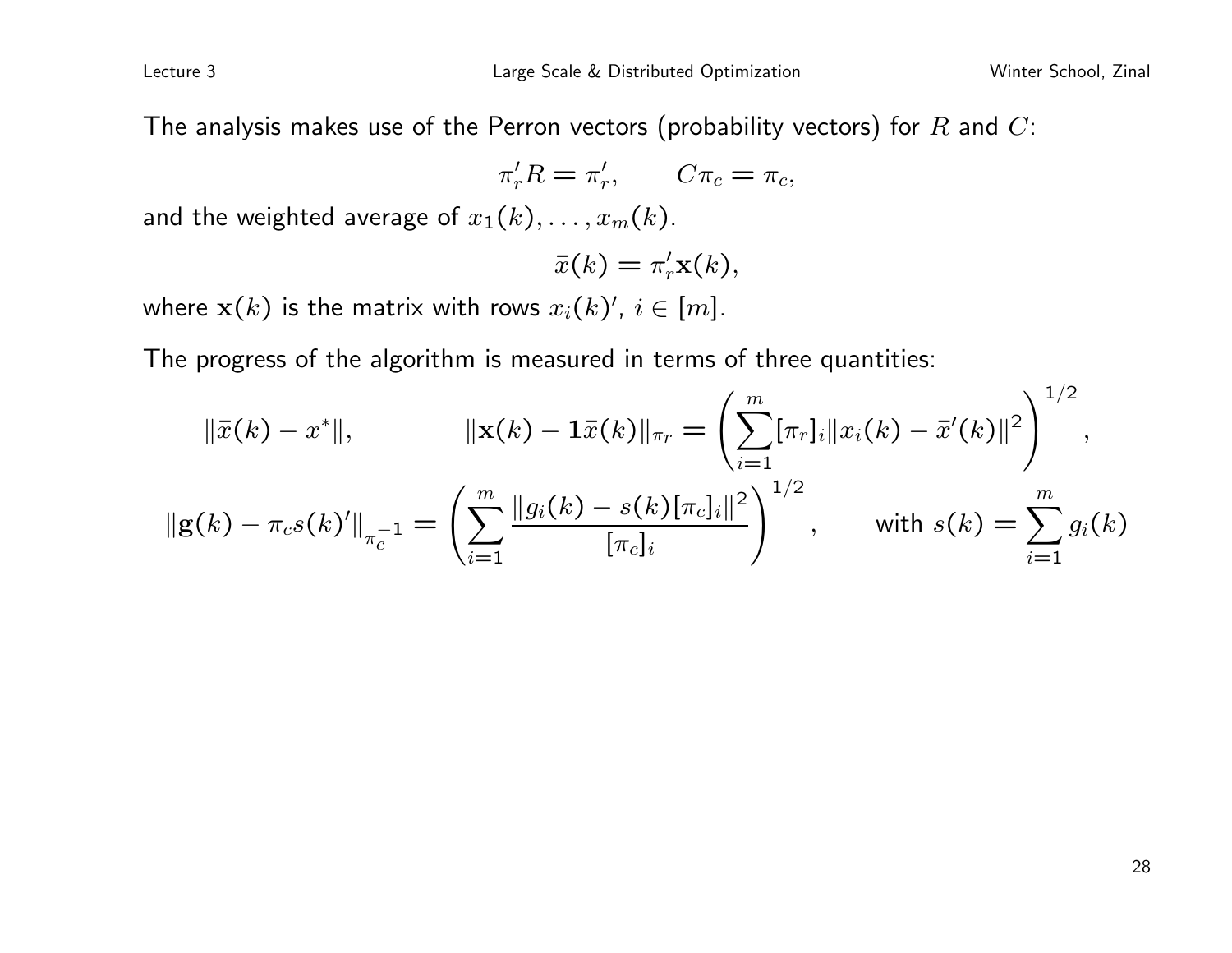Main relation:

$$
\begin{bmatrix}\n||\bar{x}(k+1) - x^*||^2 \\
||\mathbf{x}(k+1) - \mathbf{1}\bar{x}(k+1)||^2_{\pi_r} \\
||\mathbf{g}(k+1) - \pi_c s(k+1)^\prime||^2_{\pi_c^{-1}}\n\end{bmatrix} \le D(\alpha) \begin{bmatrix}\n||\bar{x}(k) - x^*||^2 \\
||\mathbf{x}(k) - \mathbf{1}\bar{x}(k)||^2_{\pi_r} \\
||\mathbf{g}(k) - \pi_c s(k)^\prime||^2_{\pi_c^{-1}}\n\end{bmatrix}
$$
\n
$$
D(\alpha) = \begin{bmatrix}\n1 - O(\alpha) & O(\alpha) & O(\alpha^2) \\
O(1) & 1 - \sigma_2(R) & O(\alpha^2) \\
O(1) & O(1) & 1 - \sigma_2(C) + O(\alpha)\n\end{bmatrix}
$$

 $\blacktriangleright$   $\sigma_2(A)$  is the second largest singular value of a matrix A

Then, the all three quantities converge to 0 at a linear rate with coefficient  $\rho_{D(\alpha)} < 1$ , where  $\rho_D$  is a spectral radius of a matrix D, provided that the stepsize is small enough.

 $\triangleright$  Details and some small scale simulations can be found in:

S. Pu, W. Shi, J. Xu, and AN Push-pull gradient methods for distributed optimization in networks, 2018, arXiv preprint at https://arxiv.org/abs/1810.06653. IEEE TAC 2021.

Closely related recent paper:

R. Xin, A.K. Sahu, U.A. Khan, and S. Kar *Distributed stochastic optimization with* gradient tracking over strongly connected networks CDC 2019